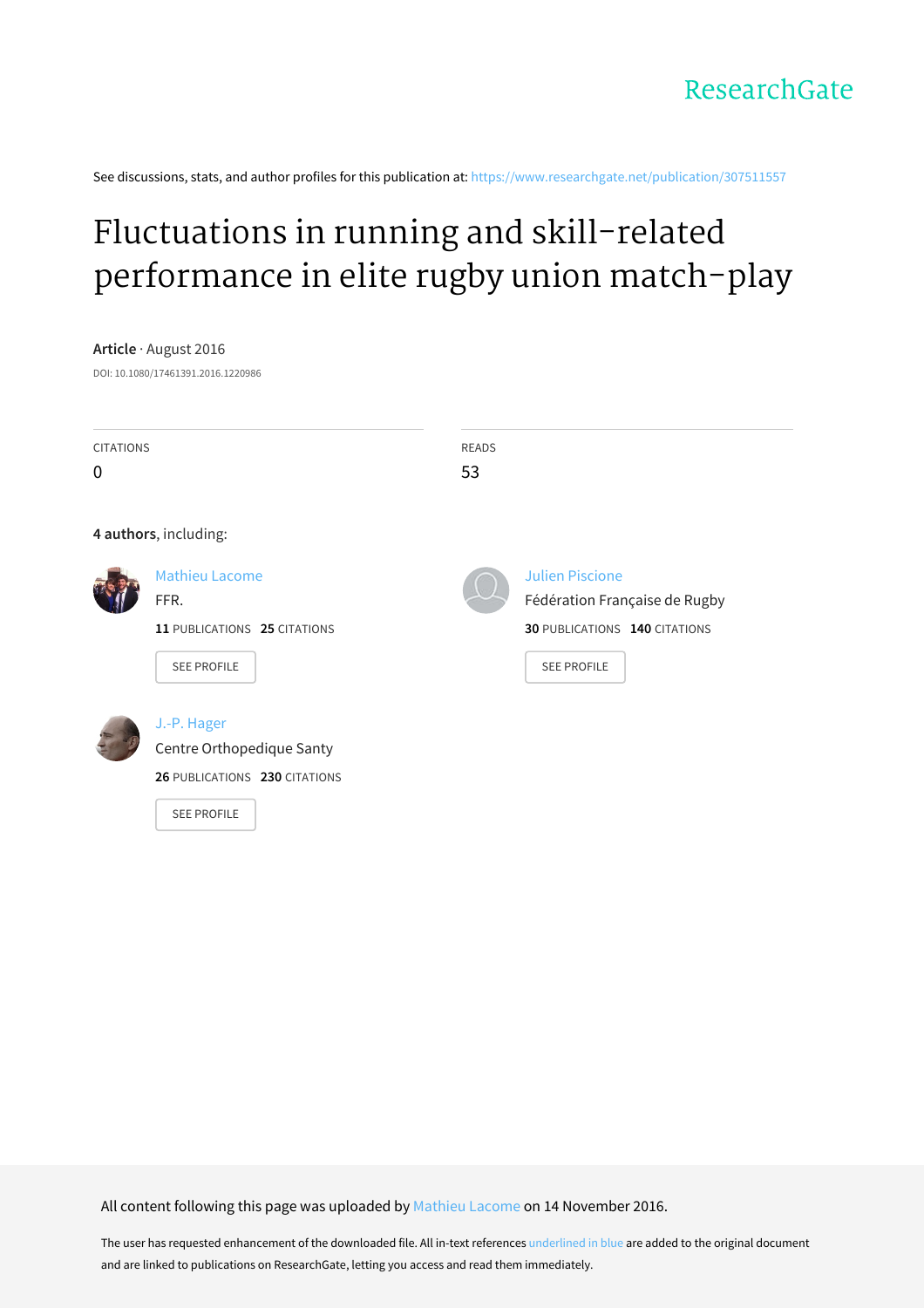



**European Journal of Sport Science**

**ISSN: 1746-1391 (Print) 1536-7290 (Online) Journal homepage:<http://www.tandfonline.com/loi/tejs20>**

## **Fluctuations in running and skill-related performance in elite rugby union match-play**

**Mathieu Lacome, Julien Piscione, Jean-Philippe Hager & Chris Carling**

**To cite this article:** Mathieu Lacome, Julien Piscione, Jean-Philippe Hager & Chris Carling (2016): Fluctuations in running and skill-related performance in elite rugby union match-play, European Journal of Sport Science, DOI: [10.1080/17461391.2016.1220986](http://www.tandfonline.com/action/showCitFormats?doi=10.1080/17461391.2016.1220986)

**To link to this article:** <http://dx.doi.org/10.1080/17461391.2016.1220986>

Published online: 30 Aug 2016.



 $\overline{\mathscr{L}}$  [Submit your article to this journal](http://www.tandfonline.com/action/authorSubmission?journalCode=tejs20&show=instructions)  $\mathbb{Z}$ 

**III** Article views: 327



 $\bullet$  [View related articles](http://www.tandfonline.com/doi/mlt/10.1080/17461391.2016.1220986)  $\mathbb{Z}$ 



[View Crossmark data](http://crossmark.crossref.org/dialog/?doi=10.1080/17461391.2016.1220986&domain=pdf&date_stamp=2016-08-30)<sup>で</sup>

Full Terms & Conditions of access and use can be found at <http://www.tandfonline.com/action/journalInformation?journalCode=tejs20>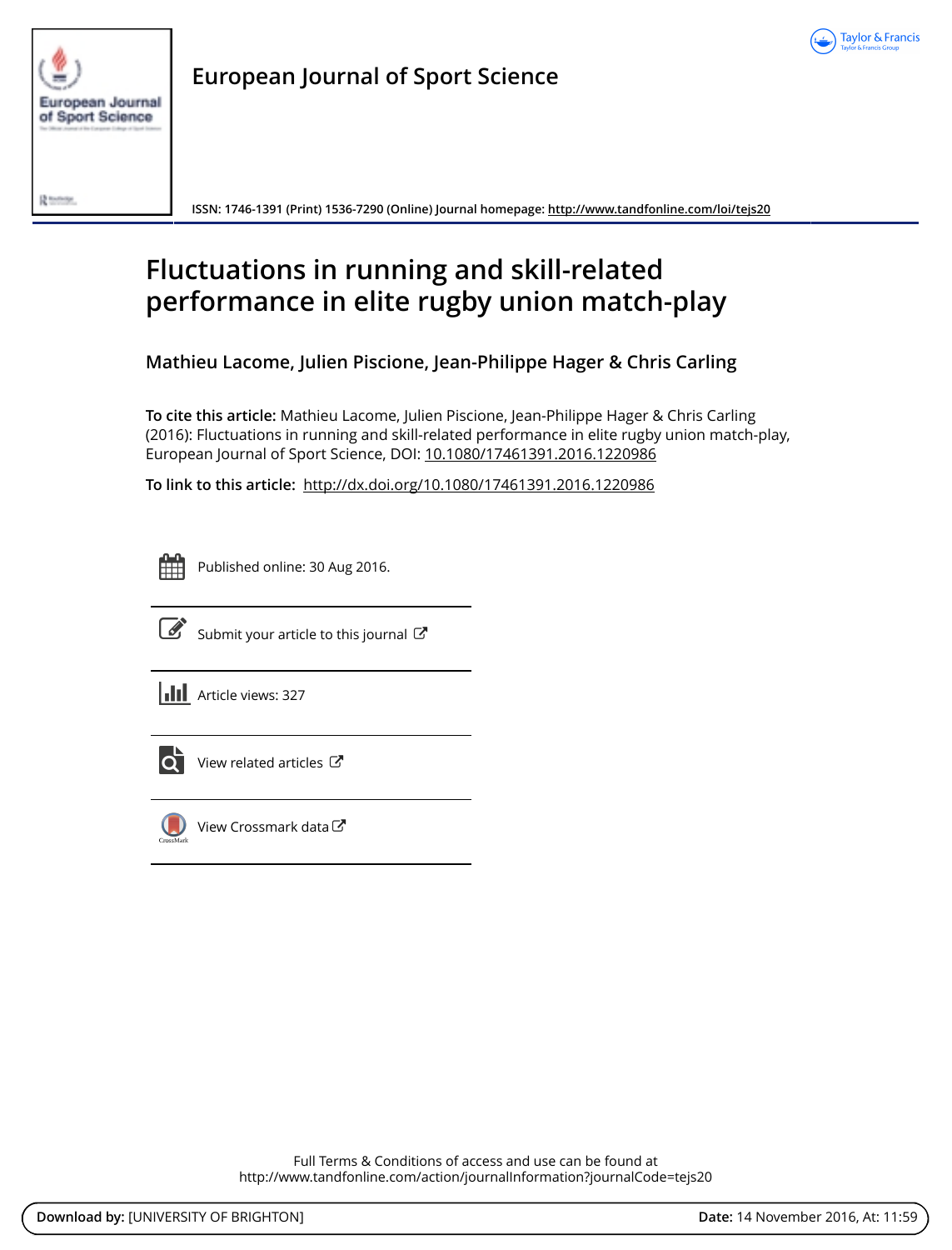#### <span id="page-2-0"></span>ORIGINAL ARTICLE

### Fluctuations in running and skill-related performance in elite rugby union match-play

MATHIEU LACOME<sup>1</sup>, JULIEN PISCIONE<sup>1</sup>, JEAN-PHILIPPE HAGER<sup>1</sup>, & CHRIS CARLING<sup>2</sup>

<sup>1</sup> Research Department, French Rugby Union, Marcoussis, France & <sup>2</sup>Institute of Coaching and Performance, University of Central Lancashire, Preston, UK

#### Abstract

This study investigated end-game and transient changes in running activities and whether these were concomitantly associated with reductions in skill-related performance in senior international rugby union match-play. Altogether, 18 official matches were analysed (322 individual observations) using computerised video-based tracking and event coding (Amisco Pro®, SUP, Nice, France). In forwards and backs, trivial to small reductions (% difference: −2.1, ±1.3 to −10.0, ±4.0%) in total distance and that covered at high speeds (>18.0 km h−<sup>1</sup> ) occurred in the second- versus the first-half while there were trivial differences in skill-related performance measures (−2.3, ±4.5 to 7.5, ±14.0%). In both positions, small to moderate declines (−42, ±10 to −21, ±7%) occurred in high-speed running in the final 10-min and 5-min periods versus mean values for all other 10-min and 5-min periods throughout the game while only small changes (−18, ±51 to 13, ±41%) in skill-related performance were observed. Trivial changes in running and skill-related performance (−11, ±74 to 7, ±39%) were observed in the 5-min period immediately following the most intense 5-minute periods of play compared to mean performance over the other 5-min periods. These findings suggest that international rugby union players were generally able to maintain skill-related performance over the course of match-play even when declines in running performance occurred.

Keywords: Performance; fatigue; team sport; skill

#### Introduction

In elite rugby union match-play, a large body of literature has described the physical demands using time-motion analyses of running activities, such as the total distance covered and that travelled at highspeeds. In comparison, patterns of fatigue represented by declines in distances covered have received less attention. Investigations have nevertheless reported that running activity (e.g. total distance, high-speed running) was frequently unaffected across match halves, quarters and 10-minute intervals ([Cunniffe, Proctor, Baker, & Davies,](https://www.researchgate.net/publication/26294248_An_Evaluation_of_the_Physiological_Demands_of_Elite_Rugby_Union_Using_Global_Positioning_System_Tracking_Software?el=1_x_8&enrichId=rgreq-271e86af47155fd7972757495ca610ea-XXX&enrichSource=Y292ZXJQYWdlOzMwNzUxMTU1NztBUzo0Mjg0MTU1NTI2MjY2ODlAMTQ3OTE1MzYzNTA5Mw==) [2009;](#page-13-0) [Duthie,](https://www.researchgate.net/publication/7570069_Time_motion_analysis_of_2001_and_2002_super_12_rugby?el=1_x_8&enrichId=rgreq-271e86af47155fd7972757495ca610ea-XXX&enrichSource=Y292ZXJQYWdlOzMwNzUxMTU1NztBUzo0Mjg0MTU1NTI2MjY2ODlAMTQ3OTE1MzYzNTA5Mw==) [Pyne, & Hooper,](https://www.researchgate.net/publication/7570069_Time_motion_analysis_of_2001_and_2002_super_12_rugby?el=1_x_8&enrichId=rgreq-271e86af47155fd7972757495ca610ea-XXX&enrichSource=Y292ZXJQYWdlOzMwNzUxMTU1NztBUzo0Mjg0MTU1NTI2MjY2ODlAMTQ3OTE1MzYzNTA5Mw==) [2005](#page-13-0); [Lacome, Piscione, Hager,](https://www.researchgate.net/publication/256478620_A_new_approach_to_quantifying_physical_demand_in_rugby_union?el=1_x_8&enrichId=rgreq-271e86af47155fd7972757495ca610ea-XXX&enrichSource=Y292ZXJQYWdlOzMwNzUxMTU1NztBUzo0Mjg0MTU1NTI2MjY2ODlAMTQ3OTE1MzYzNTA5Mw==) [& Bourdin,](https://www.researchgate.net/publication/256478620_A_new_approach_to_quantifying_physical_demand_in_rugby_union?el=1_x_8&enrichId=rgreq-271e86af47155fd7972757495ca610ea-XXX&enrichSource=Y292ZXJQYWdlOzMwNzUxMTU1NztBUzo0Mjg0MTU1NTI2MjY2ODlAMTQ3OTE1MzYzNTA5Mw==) [2014;](#page-13-0) Roberts, Trewartha, Higgitt, El-Abd, & Stokes, [2008\)](#page-13-0). Thus, it would seem that elite players generally do not experience accumulated 'fatigue' manifested by a progressive drop in running activity over the course of play although further research particularly at international standards and using a larger number of match observations is warranted. Studies notably in elite rugby league ([Kempton, Sirotic, & Coutts,](https://www.researchgate.net/publication/262608364_An_integrated_analysis_of_match-related_fatigue_in_professional_rugby_league?el=1_x_8&enrichId=rgreq-271e86af47155fd7972757495ca610ea-XXX&enrichSource=Y292ZXJQYWdlOzMwNzUxMTU1NztBUzo0Mjg0MTU1NTI2MjY2ODlAMTQ3OTE1MzYzNTA5Mw==) [2014\)](#page-13-0) and soccer ([Bradley & Noakes,](https://www.researchgate.net/publication/243964574_Match_running_performance_fluctuations_in_elite_soccer_Indicative_of_fatigue_pacing_or_situational_influences?el=1_x_8&enrichId=rgreq-271e86af47155fd7972757495ca610ea-XXX&enrichSource=Y292ZXJQYWdlOzMwNzUxMTU1NztBUzo0Mjg0MTU1NTI2MjY2ODlAMTQ3OTE1MzYzNTA5Mw==) [2013](#page-13-0); [Carling & Dupont,](https://www.researchgate.net/publication/47792393_Are_declines_in_physical_performance_associated_with_a_reduction_in_skill-related_performance_during_professional_soccer_match-play?el=1_x_8&enrichId=rgreq-271e86af47155fd7972757495ca610ea-XXX&enrichSource=Y292ZXJQYWdlOzMwNzUxMTU1NztBUzo0Mjg0MTU1NTI2MjY2ODlAMTQ3OTE1MzYzNTA5Mw==) [2011\)](#page-13-0) have also examined running performance in the very latter stages of match-play (e.g. final 5 minute period). [Kempton et al. \(](https://www.researchgate.net/publication/262608364_An_integrated_analysis_of_match-related_fatigue_in_professional_rugby_league?el=1_x_8&enrichId=rgreq-271e86af47155fd7972757495ca610ea-XXX&enrichSource=Y292ZXJQYWdlOzMwNzUxMTU1NztBUzo0Mjg0MTU1NTI2MjY2ODlAMTQ3OTE1MzYzNTA5Mw==)[2014](#page-13-0)[\)](https://www.researchgate.net/publication/262608364_An_integrated_analysis_of_match-related_fatigue_in_professional_rugby_league?el=1_x_8&enrichId=rgreq-271e86af47155fd7972757495ca610ea-XXX&enrichSource=Y292ZXJQYWdlOzMwNzUxMTU1NztBUzo0Mjg0MTU1NTI2MjY2ODlAMTQ3OTE1MzYzNTA5Mw==) reported that overall distance covered in the final 5 minutes of rugby league matches declined significantly (∼14% decrease) in comparison to the first 5 minute period suggesting that players were possibly fatigued in the closing stages of play. A similar temporal analysis of running performance is warranted in elite rugby union as previous analyses of 10 minute intervals did not demonstrate any reductions in activity. This information has the potential to

Correspondence: Mathieu Lacome, Research Department, French rugby union, 3-5 rue Jean de Montaigu, 91460 Marcoussis, France. Email: [mathieu.lacome@ffr.fr](mailto:mathieu.lacome@ffr.fr)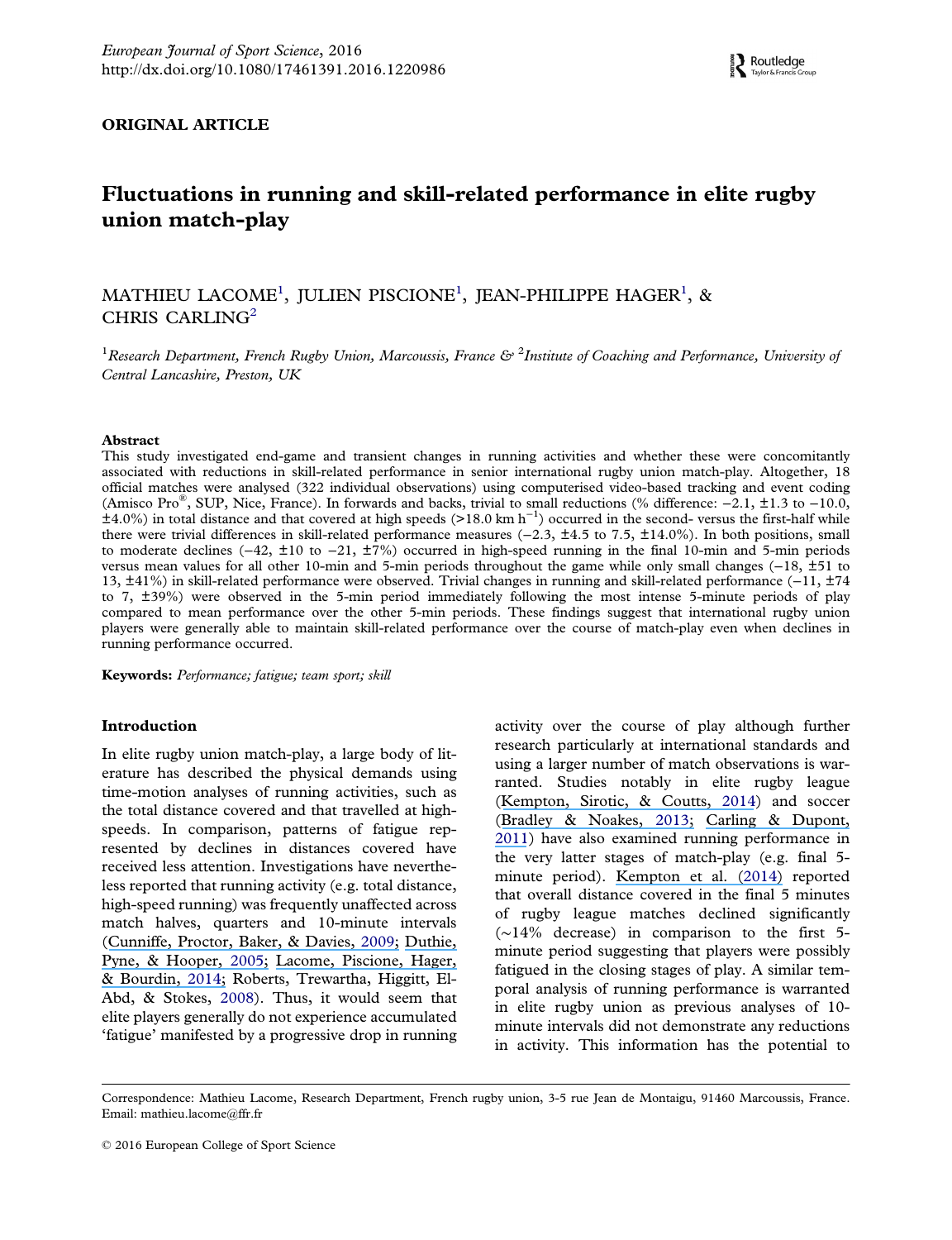<span id="page-3-0"></span>identify whether fatigue represented by a decline in distance run occurs at the very end of play thereby informing coach decision-making (e.g. substitutions, tactics) particularly if the match result is still undecided.

To our knowledge, there is no information on the existence of transient fatigue represented by temporary reductions in running activity in elite rugby union competition. Research in elite soccer and rugby league has shown that high-speed distance in the 5-minute period immediately following the most intense 5-minute period of activity was reduced in comparison to the mean value for all the other 5-minute match periods ([Bradley & Noakes,](https://www.researchgate.net/publication/243964574_Match_running_performance_fluctuations_in_elite_soccer_Indicative_of_fatigue_pacing_or_situational_influences?el=1_x_8&enrichId=rgreq-271e86af47155fd7972757495ca610ea-XXX&enrichSource=Y292ZXJQYWdlOzMwNzUxMTU1NztBUzo0Mjg0MTU1NTI2MjY2ODlAMTQ3OTE1MzYzNTA5Mw==) [2013](#page-13-0)[;](https://www.researchgate.net/publication/243964574_Match_running_performance_fluctuations_in_elite_soccer_Indicative_of_fatigue_pacing_or_situational_influences?el=1_x_8&enrichId=rgreq-271e86af47155fd7972757495ca610ea-XXX&enrichSource=Y292ZXJQYWdlOzMwNzUxMTU1NztBUzo0Mjg0MTU1NTI2MjY2ODlAMTQ3OTE1MzYzNTA5Mw==) [Kempton, Sirotic, Cameron, & Coutts,](https://www.researchgate.net/publication/237095825_Match-related_fatigue_reduces_physical_and_technical_performance_during_elite_rugby_league_match-play_A_case_study?el=1_x_8&enrichId=rgreq-271e86af47155fd7972757495ca610ea-XXX&enrichSource=Y292ZXJQYWdlOzMwNzUxMTU1NztBUzo0Mjg0MTU1NTI2MjY2ODlAMTQ3OTE1MzYzNTA5Mw==) [2013\)](#page-13-0). However, conflicting results exist in rugby league (Hulin & Gabbett, [2015;](#page-13-0) [Hulin, Gabbett,](https://www.researchgate.net/publication/265094069_Physical_Demands_of_Match-Play_in_Successful_and_Less-Successful_Elite_Rugby_League_Teams?el=1_x_8&enrichId=rgreq-271e86af47155fd7972757495ca610ea-XXX&enrichSource=Y292ZXJQYWdlOzMwNzUxMTU1NztBUzo0Mjg0MTU1NTI2MjY2ODlAMTQ3OTE1MzYzNTA5Mw==) [Kearney, & Corvo,](https://www.researchgate.net/publication/265094069_Physical_Demands_of_Match-Play_in_Successful_and_Less-Successful_Elite_Rugby_League_Teams?el=1_x_8&enrichId=rgreq-271e86af47155fd7972757495ca610ea-XXX&enrichSource=Y292ZXJQYWdlOzMwNzUxMTU1NztBUzo0Mjg0MTU1NTI2MjY2ODlAMTQ3OTE1MzYzNTA5Mw==) [2015\)](#page-13-0) as sub-elite and elite players maintained performance following the peak 5-min activity period. Research into these aforementioned areas is warranted in an attempt to determine whether transient changes also occur in elite rugby union match-play. Data could inform prescription of physical conditioning regimens in order to help prepare players cope with the most intense running demands that arise during short periods of play ([Jones, West, Crewther, Cook, &](https://www.researchgate.net/publication/272187303_Quantifying_positional_and_temporal_movement_patterns_in_professional_rugby_union_using_global_positioning_system?el=1_x_8&enrichId=rgreq-271e86af47155fd7972757495ca610ea-XXX&enrichSource=Y292ZXJQYWdlOzMwNzUxMTU1NztBUzo0Mjg0MTU1NTI2MjY2ODlAMTQ3OTE1MzYzNTA5Mw==) [Kilduff,](https://www.researchgate.net/publication/272187303_Quantifying_positional_and_temporal_movement_patterns_in_professional_rugby_union_using_global_positioning_system?el=1_x_8&enrichId=rgreq-271e86af47155fd7972757495ca610ea-XXX&enrichSource=Y292ZXJQYWdlOzMwNzUxMTU1NztBUzo0Mjg0MTU1NTI2MjY2ODlAMTQ3OTE1MzYzNTA5Mw==) [2015\)](#page-13-0).

Up to now, no study has examined the potential association between fatigue indirectly determined by time-motion analyses and skill-related performance in elite rugby union match-play. In other team sports contrasting findings have been reported (Rampinini, Impellizzeri, Castagna, Coutts, & Wisloff, [2009](#page-13-0); [Sirotic, Coutts, Knowles, & Catterick,](https://www.researchgate.net/publication/23801513_A_comparison_of_match_demands_between_elite_and_semi-elite_rugby_league_competition?el=1_x_8&enrichId=rgreq-271e86af47155fd7972757495ca610ea-XXX&enrichSource=Y292ZXJQYWdlOzMwNzUxMTU1NztBUzo0Mjg0MTU1NTI2MjY2ODlAMTQ3OTE1MzYzNTA5Mw==) [2009\)](#page-13-0). In elite soccer, moderate declines occurred in high-speed running following short intense phases and at the end of match-play (effect sizes: ∼−0.7) whereas only small reductions (effect sizes: ∼−0.4) in the frequency of and success rates in technical actions such as passing ([Carling & Dupont,](https://www.researchgate.net/publication/47792393_Are_declines_in_physical_performance_associated_with_a_reduction_in_skill-related_performance_during_professional_soccer_match-play?el=1_x_8&enrichId=rgreq-271e86af47155fd7972757495ca610ea-XXX&enrichSource=Y292ZXJQYWdlOzMwNzUxMTU1NztBUzo0Mjg0MTU1NTI2MjY2ODlAMTQ3OTE1MzYzNTA5Mw==) [2011\)](#page-13-0) were concomitantly observed. In contrast, total distance covered, the 'quality' of skill performance, and the number of ball involvements were all reduced both transiently and in the very final stages of matches in rugby league players with these drops possibly linked to glycogen depletion in individual muscle fibres, dehydration arising from hyperthermia and declines in cognitive function ([Kempton et al.,](https://www.researchgate.net/publication/237095825_Match-related_fatigue_reduces_physical_and_technical_performance_during_elite_rugby_league_match-play_A_case_study?el=1_x_8&enrichId=rgreq-271e86af47155fd7972757495ca610ea-XXX&enrichSource=Y292ZXJQYWdlOzMwNzUxMTU1NztBUzo0Mjg0MTU1NTI2MjY2ODlAMTQ3OTE1MzYzNTA5Mw==) [2013\)](#page-13-0). Similar information would be pertinent for elite rugby union training settings to determine, for example, whether there is a need for players to practice game skills under 'fatigued' conditions. Consequently, the aim of this study in elite rugby union match-play was to examine endgame and transient changes in running performance

using time-motion analyses and determine whether these were accompanied by altered skill-related performance.

#### Method

In this study, male player performance in official international rugby union competition was examined. A total of 18 matches of which 7 test (autumn tours) and 11 Six Nations tournament matches played between 2005 and 2011 were analysed. All players were either members of the French national team or their direct opponents (nine different teams) and completed all matches in their entirety. Players either substituted or replaced were not included. Altogether, 322 match performance observations for 188 different players were collected. In order to conduct interpositional comparisons, players were subdivided into forwards (match observations:  $n = 154$ ) and backs (match observations:  $n = 168$ ). Further breakdown of playing positions was not feasible due to insufficient numbers of match observations. To ensure player confidentiality, all performance data were anonymised before the analysis. Approval for the study was obtained from the Fédération Française de Rugby.

#### Study design

An optical computerised player tracking system (Amisco Pro®, Sport Universal Process, Nice, France) was used to analyse performance in international rugby union match-play at the Stade de France stadium (St Denis, France). This system passively tracked the movements of every player over the entire course of play. Simultaneously, trained operators coded post-match each technical action involving the ball. The workings and quality control of AMISCO Pro® have been described elsewhere ([Carling, Bloomfield, Nelsen, & Reilly,](https://www.researchgate.net/publication/23268550_Carling_C_Bloomfield_J_Nelsen_L_Reilly_T_The_role_of_motion_analysis_in_elite_soccer_contemporary_performance_measurements_techniques_and_work_rate_data_Sports_Med3810839-62?el=1_x_8&enrichId=rgreq-271e86af47155fd7972757495ca610ea-XXX&enrichSource=Y292ZXJQYWdlOzMwNzUxMTU1NztBUzo0Mjg0MTU1NTI2MjY2ODlAMTQ3OTE1MzYzNTA5Mw==) [2008](#page-13-0); Carling, Williams, & Reilly, [2005](#page-13-0); [Lacome et al.,](https://www.researchgate.net/publication/256478620_A_new_approach_to_quantifying_physical_demand_in_rugby_union?el=1_x_8&enrichId=rgreq-271e86af47155fd7972757495ca610ea-XXX&enrichSource=Y292ZXJQYWdlOzMwNzUxMTU1NztBUzo0Mjg0MTU1NTI2MjY2ODlAMTQ3OTE1MzYzNTA5Mw==) [2014](#page-13-0)[;](https://www.researchgate.net/publication/256478620_A_new_approach_to_quantifying_physical_demand_in_rugby_union?el=1_x_8&enrichId=rgreq-271e86af47155fd7972757495ca610ea-XXX&enrichSource=Y292ZXJQYWdlOzMwNzUxMTU1NztBUzo0Mjg0MTU1NTI2MjY2ODlAMTQ3OTE1MzYzNTA5Mw==) Randers, Mujika, & Hewitt, [2010](#page-13-0)).

Two categories of performance measures were employed:

- (1) Running performance: total distance run and that covered in high-speed running. The latter was also categorised according to team ball possession: running during own team and opponent possession. Movements recorded at speeds above 18.0 km  $h^{-1}$  were considered high-speed running actions ([Roberts et al.,](https://www.researchgate.net/publication/5286127_The_physical_demands_of_elite_English_rugby_union?el=1_x_8&enrichId=rgreq-271e86af47155fd7972757495ca610ea-XXX&enrichSource=Y292ZXJQYWdlOzMwNzUxMTU1NztBUzo0Mjg0MTU1NTI2MjY2ODlAMTQ3OTE1MzYzNTA5Mw==) [2008\)](#page-13-0).
- (2) Measures of skill-related performance defined in the and coded internally by AMISCO Pro® trained company match analysts included the total number of passes and tackles and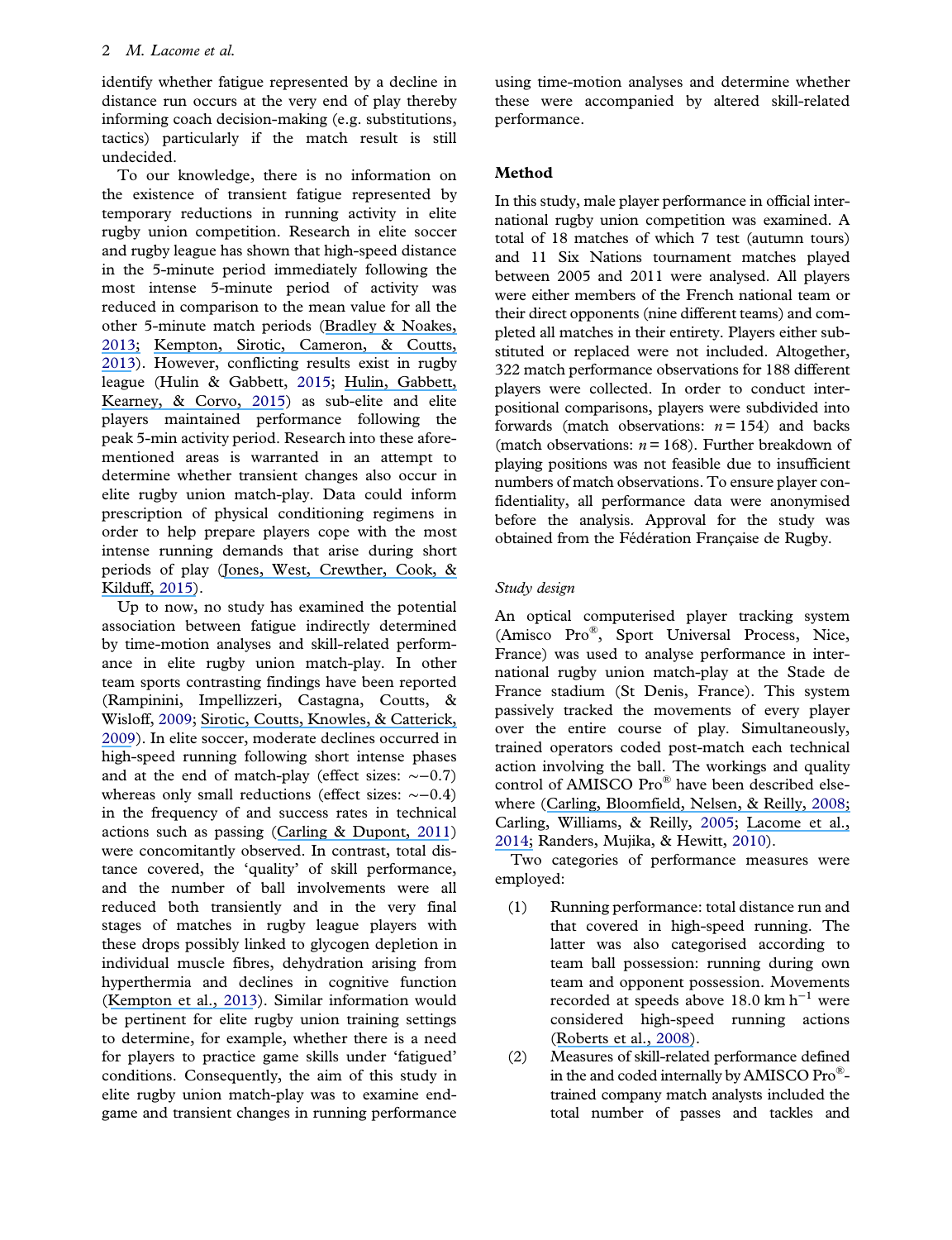<span id="page-4-0"></span>success rates in these events. Passes were deemed unsuccessful when a player attempted a pass to a team mate but the ball did not go to hand. Tackles were coded as unsuccessful if the tackling player attempted to tackle but was unable to stop an opponent moving with the ball in hand.

The effective playing time (total time the ball was in play) was also determined as this affects time-related changes in running and skill-related performance ([Carling & Dupont,](https://www.researchgate.net/publication/47792393_Are_declines_in_physical_performance_associated_with_a_reduction_in_skill-related_performance_during_professional_soccer_match-play?el=1_x_8&enrichId=rgreq-271e86af47155fd7972757495ca610ea-XXX&enrichSource=Y292ZXJQYWdlOzMwNzUxMTU1NztBUzo0Mjg0MTU1NTI2MjY2ODlAMTQ3OTE1MzYzNTA5Mw==) [2011](#page-13-0)).

#### Data collection procedures

To investigate accumulated and transient changes in match performance in forwards and backs, running and skill-related performance measures were compared between match halves and across 5- and 10 min intervals. Performance data collected during stoppage time were not included in the analysis to facilitate comparisons.

Accumulated changes in match performance were investigated by comparing the above running and skill-related performance measures across first- and second-half halves. Performance was also examined for the first 10- and 5-min intervals versus both the final 10- and 5-min intervals and the mean for all other 10- and 5-min intervals (minus first and final 10- and 5-min periods).

To analyse transient changes in running and skillrelated performance, data were compared between the peak 5-min period of high-speed running activity, the following 5-min period, and the mean of all other 5-min periods (minus the peak and the following 5 min periods) ([Carling & Dupont,](https://www.researchgate.net/publication/47792393_Are_declines_in_physical_performance_associated_with_a_reduction_in_skill-related_performance_during_professional_soccer_match-play?el=1_x_8&enrichId=rgreq-271e86af47155fd7972757495ca610ea-XXX&enrichSource=Y292ZXJQYWdlOzMwNzUxMTU1NztBUzo0Mjg0MTU1NTI2MjY2ODlAMTQ3OTE1MzYzNTA5Mw==) [2011](#page-13-0)). Data for players performing their peak 5-min period at the end of a half were removed. The peak 5-min period of running activity was considered to represent the most intense match-play interval in terms of high-speed running output ([Bradley et al.,](https://www.researchgate.net/publication/23801521_High-intensity_running_in_English_FA_Premier_League_Soccer_Matches?el=1_x_8&enrichId=rgreq-271e86af47155fd7972757495ca610ea-XXX&enrichSource=Y292ZXJQYWdlOzMwNzUxMTU1NztBUzo0Mjg0MTU1NTI2MjY2ODlAMTQ3OTE1MzYzNTA5Mw==) [2009\)](#page-13-0).

#### Statistical analysis

Statistical analyses were performed using R statistical software (R. 3.1.0, R Foundation for Statistical Computing) using the *lme4* and *psychometric* package. Means and standard deviations for each group or playing time were derived from a generalised linear model, with the distribution and link function contingent upon the nature of the dependent variable. The overdispersed Poisson distribution was chosen for modelling the data from the notational analysis, and the normal distribution was chosen for distances from the time-motion analysis. For each analysis, the playing time (halves, 10-min and 5-min periods)

was included as a fixed effect while players and teams were included as random effects. The % differences between mean values with 90% confidence intervals (CI) are reported.

A magnitude-based inferential approach to statistics was adopted based on recent recommendations ([Batterham & Hopkins,](https://www.researchgate.net/publication/23711947_Making_Meaningful_Inferences_About_Magnitudes?el=1_x_8&enrichId=rgreq-271e86af47155fd7972757495ca610ea-XXX&enrichSource=Y292ZXJQYWdlOzMwNzUxMTU1NztBUzo0Mjg0MTU1NTI2MjY2ODlAMTQ3OTE1MzYzNTA5Mw==) [2006;](#page-13-0) [Winter, Abt, & Nevill,](https://www.researchgate.net/publication/260995086_Metrics_of_meaningfulness_as_opposed_to_sleights_of_significance?el=1_x_8&enrichId=rgreq-271e86af47155fd7972757495ca610ea-XXX&enrichSource=Y292ZXJQYWdlOzMwNzUxMTU1NztBUzo0Mjg0MTU1NTI2MjY2ODlAMTQ3OTE1MzYzNTA5Mw==) [2014\)](#page-13-0). Effect sizes (ES) were quantified to indicate the practical meaningfulness of the differences in mean values. Standardisation was performed with the estimated marginal means and associated variance provided by the generalised linear model. The ES was classified as trivial  $(0.2)$ , small  $(0.2-0.6)$ , moderate  $(>0.6-1.2)$ , large  $(>1.2-2.0)$  and very large (>2.0–4.0) based on the guidelines of Batterham and Hopkins ([Batterham & Hopkins,](https://www.researchgate.net/publication/23711947_Making_Meaningful_Inferences_About_Magnitudes?el=1_x_8&enrichId=rgreq-271e86af47155fd7972757495ca610ea-XXX&enrichSource=Y292ZXJQYWdlOzMwNzUxMTU1NztBUzo0Mjg0MTU1NTI2MjY2ODlAMTQ3OTE1MzYzNTA5Mw==) [2006](#page-13-0)). If the 90% CI over-lapped positive and negative values, the magnitude was deemed unclear. The chances that the changes in running or technical performance were greater for a group (i.e. greater than the smallest worthwhile change, SWC (0.2 multiplied by the between-subject standard deviation, based on Cohen's d principle)), similar or smaller than the other group, were calculated. Quantitative chances of greater or smaller changes in performance variables were assessed qualitatively as follows: <1%, almost certainly not; 1–5%, very unlikely; 5–25%, probably not; 25–75%, possibly; 75–97.5%, likely; 97.5–99%, very likely; >99%, almost certain ([Hopkins, Marshall, Batterham, & Hanin,](https://www.researchgate.net/publication/23673714_Progressive_Statistics_for_Studies_in_Sports_Medicine_and_Exercise_Science?el=1_x_8&enrichId=rgreq-271e86af47155fd7972757495ca610ea-XXX&enrichSource=Y292ZXJQYWdlOzMwNzUxMTU1NztBUzo0Mjg0MTU1NTI2MjY2ODlAMTQ3OTE1MzYzNTA5Mw==) [2009\)](#page-13-0). In order to ease reading of the results, inferences and effect magnitudes were collated in the text section by calculating the likelihood of having the appropriate effect.

#### **Results**

#### First- versus second-half performance

[Table I](#page-5-0) reports a possible small decline in total distance covered by forwards in the second- compared to the first-half (% difference: −2.1, ±1.3%; % chance of having greater/trivial/lower performance: 0/36/64). Backs experienced very likely small reductions in total distance covered during the second- versus the first-half  $(-3.8, \pm 1.1\%; 0/1/99)$ as well as a likely small reduction in distance covered at high speeds (−10.0, ±4.0%; 0/15/85). Regarding high-speed distance covered while in possession of the ball or not and skill-related performance in forwards and backs, only trivial differences were observed between match halves (ES: −0.19,  $\pm 0.10$  to 0.09,  $\pm 0.17$ ).

Trivial effect size differences were observed for the frequency and success rates in skill-related performance measures across halves in backs and forwards.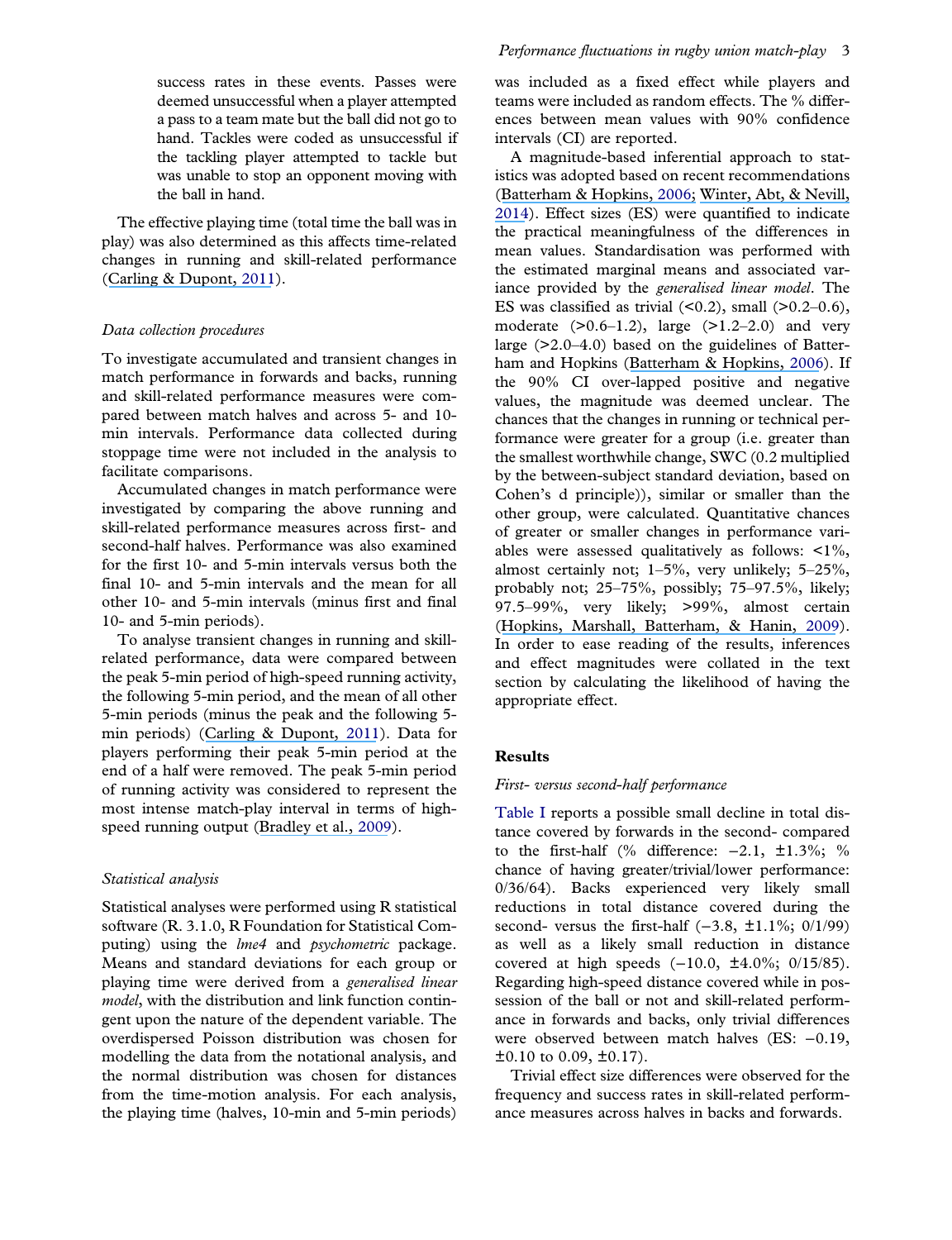<span id="page-5-0"></span>Table I. Comparisons of running and skill-related performance for back and forwards across the first- and second-halves of match-play.

|                                        | First half       | Second half      | Diff% (90% CI)   | ES (90% CI)        | % chances |
|----------------------------------------|------------------|------------------|------------------|--------------------|-----------|
| Performance for forwards ( $n = 154$ ) |                  |                  |                  |                    |           |
| TD(m)                                  | $3122 \pm 248$   | $3056 \pm 260$   | $-2.1, \pm 1.3$  | $-0.23, \pm 0.14$  | 0/36/64   |
| HS(m)                                  | $249 \pm 131$    | $228 \pm 123$    | $-8.4, \pm 5.6$  | $-0.13, \pm 0.09$  | 0/91/9    |
| HS(%)                                  | $7.8 \pm 3.8$    | $7.3 \pm 3.7$    | $-6.8, \pm 5.2$  | $-0.11, \pm 0.085$ | 0/95/5    |
| $HS$ in posses $(m)$                   | $130 \pm 68$     | $119 \pm 70$     | $-8.1, \pm 6.6$  | $-0.12, \pm 0.10$  | 0/92/8    |
| HS out of posses (m)                   | $107 \pm 73$     | $101 \pm 72$     | $-5.6, \pm 9.4$  | $-0.07, \pm 0.12$  | 0/96/4    |
| Passes $(n)$                           | $1.64 \pm 1.87$  | $1.76 \pm 1.96$  | $7.5, \pm 14.0$  | $0.05, \pm 0.09$   | 0/100/0   |
| Tackles (n)                            | $3.81 \pm 2.34$  | $4.05 \pm 2.72$  | $6.3, \pm 12.0$  | $0.09, \pm 0.17$   | 14/86/0   |
| Successful passes (%)                  | $92 \pm 19$      | $92 \pm 24$      | $-0.77, \pm 4.7$ | $-0.04, \pm 0.22$  | 4/85/11   |
| Successful tackles (%)                 | $87 \pm 20$      | $85 \pm 18$      | $-2.3, \pm 4.5$  | $-0.10, \pm 0.20$  | 1/79/21   |
| Effective playing time (s)             | $900 \pm 77$     | $957 \pm 103$    | $6.2, \pm 1.8$   | $0.62, \pm 0.18$   | 100/0/0   |
| TD (m min of effective time)           | $209.8 \pm 28.1$ | $193.7 \pm 32.0$ | $-7.7, \pm 1.7$  | $-0.64, \pm 0.14$  | 0/32/68   |
| HS (m min of effective time)           | $16.9 \pm 10.1$  | $14.4 \pm 8.7$   | $-15.0, \pm 5.7$ | $-0.23, \pm 0.09$  | 0/30/70   |
| Performance for backs ( $n = 168$ )    |                  |                  |                  |                    |           |
| TD(m)                                  | $3515 \pm 289$   | $3381 \pm 322$   | $-3.8, \pm 1.1$  | $-0.35, \pm 0.10$  | 0/1/99    |
| HS(m)                                  | $432 \pm 132$    | $389 \pm 126$    | $-10.0, \pm 4.0$ | $-0.26, \pm 0.10$  | 0/15/85   |
| HS (%)                                 | $12.2 \pm 3.3$   | $11.4 \pm 3.3$   | $-6.6, \pm 3.5$  | $-0.19, \pm 0.10$  | 0/57/43   |
| $HS$ in posses $(m)$                   | $228 \pm 86$     | $211 \pm 90$     | $-7.8, \pm 5.9$  | $-0.17, \pm 0.13$  | 0/65/35   |
| HS out of posses (m)                   | $165 \pm 70$     | $151 \pm 74$     | $-8.6, \pm 7.0$  | $-0.18, \pm 0.14$  | 0/60/40   |
| Passes $(n)$                           | $5.19 \pm 9.26$  | $5.50 \pm 8.59$  | 6, ±11           | $0.03, \pm 0.045$  | 0/100/0   |
| Tackles (n)                            | $2.81 \pm 2.38$  | $2.81 \pm 2.17$  | $0, \pm 13$      | $-0.00, \pm 0.14$  | 1/98/1    |
| Successful passes (%)                  | $92 \pm 16$      | $94 \pm 10$      | $2.6, \pm 4.1$   | $0.12, \pm 0.19$   | 24/75/0   |
| Successful tackles (%)                 | $82 \pm 27$      | $83 \pm 27$      | $1.0, \pm 6.4$   | $0.04, \pm 0.24$   | 13/82/5   |
| Effective playing time (s)             | $897 \pm 75$     | $952 \pm 108$    | $6.2, \pm 1.8$   | $0.60, \pm 0.17$   | 100/0/0   |
| TD (m min of effective time)           | $237 \pm 29$     | $215 \pm 38$     | $-8.9, \pm 1.6$  | $-0.72, \pm 0.13$  | 0/7/93    |
| HS (m min of effective time)           | $29 \pm 10$      | $25 \pm 8$       | $-16.0, \pm 3.7$ | $-0.43, \pm 0.10$  | 0/0/100   |

Notes: ES, effect size; % chances, % chances that the true difference is +ive/trivial/ −ive; TD, total distance; HS, high-speed distance; HS (%), high-speed distance relative to total distance.

When normalised to effective playing time, there was a possibly moderate decline in total distance covered by forwards in the second- versus the firsthalf  $(-7.7, ±1.7\%; 0/32/68)$  as well as a possibly small decline in high-speed distance (-15.0, ±5.7%; 0/30/70). In backs, there was a likely moderate decline in total distance covered (−8.9, ±1.6%; 0/ 7/93) and a most likely small decline in high-speed distance (−16.0, ±3.7%; 0/0/100) in the secondhalf. Unclear or trivial effect size differences were observed for the frequency of passes and tackles when normalised to effective playing time in forwards and backs.

#### End-game performance

Final 10-min interval. In backs and forwards, possibly moderate to likely large declines (% difference range:  $-17$ ,  $\pm 4\%$  to  $-47$ ,  $\pm 20\%$ ) in measures of running performance were observed for the first 10-min versus the 70–80-min period ([Table II](#page-6-0)). Regarding the 70–80-min period versus the mean for other 10 min periods, there were most likely to possible small declines  $(-28, \pm 18)$  to  $-7.1, \pm 2.1\%$  in measures of running performance for both positional roles. When normalised to effective playing time, there were possibly small declines in distance

covered at high speeds in forwards (−18, ±13%;  $0/48/52$ ) and likely small declines in backs  $(-16, 16)$  $\pm 8\%$ ; 0/10/90).

Regarding skill-related performance in backs and forwards, trivial or unclear effect size differences in the frequency and success rates of skill-related performance measures were observed between the first 10-min versus the 70–80-min period. Similarly, there were trivial or unclear effect size differences in the frequency and success rates of skill-related performance measures between the 70–80-min period versus the mean for all 10-min periods.

Final 5-min interval. In [Table III](#page-8-0), likely moderate to likely large declines  $(-24, \pm 6.6\%$  to  $-68, \pm 33)$  in running performance are reported for backs and forwards for the first 5-min versus the 75–80-min period. In comparison to the mean for 5-min periods, backs experienced very likely small to likely moderate declines in running performance in the 75–80-min period (−10.2, ±2.9 to −42, ±10%) while forwards showed possibly to very likely small reductions (−8.9, ±3.5 to −42, ±23%).

When results were expressed relative to effective playing time, very likely small to possibly large declines  $(-11, ±5\%$  to  $-65, ±24\%)$  in running performance were observed for forwards and backs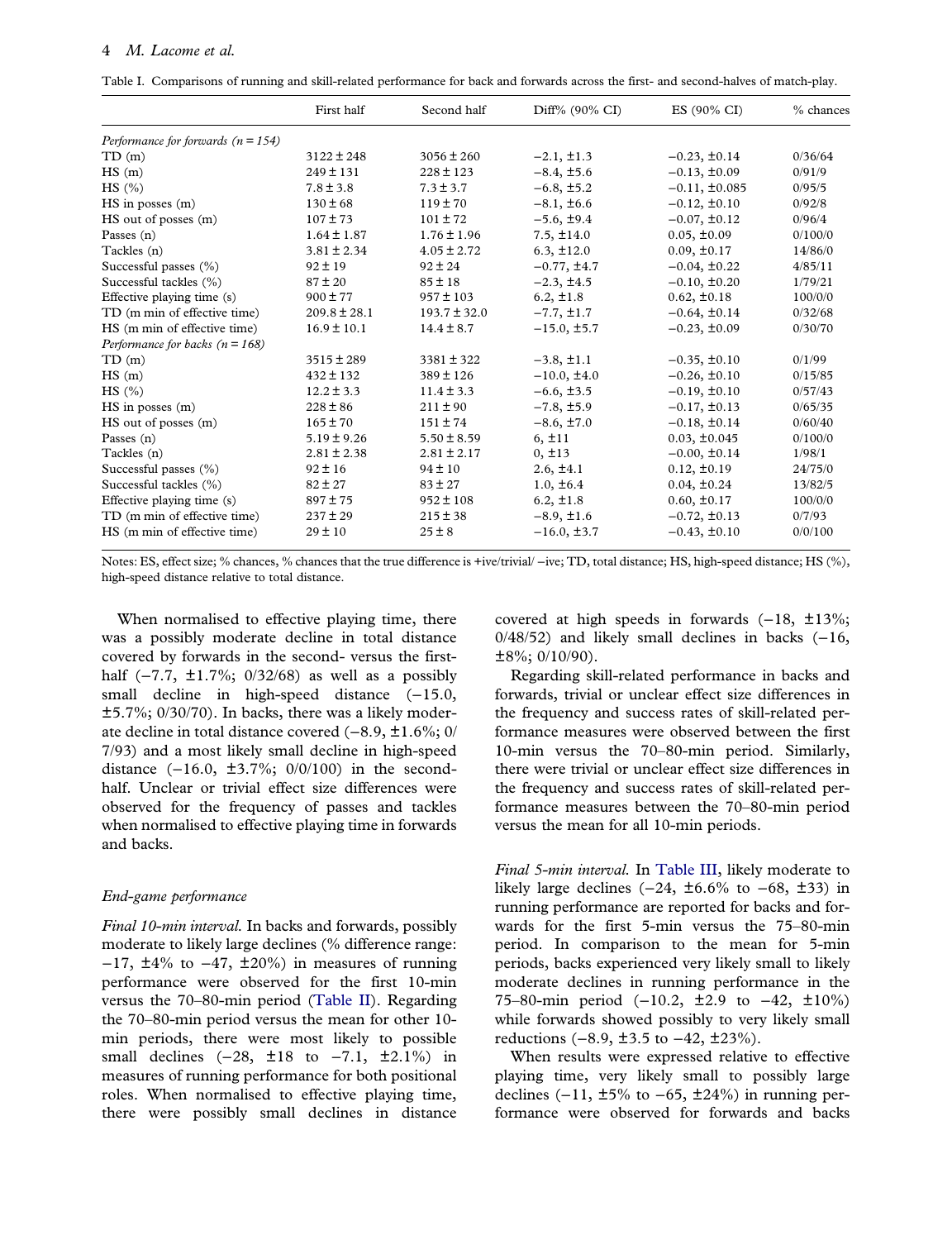|                                         |                           |                                               |                          |                   |                             |                 | End-game fluctuations |                             |                 |                   |                            |                 |
|-----------------------------------------|---------------------------|-----------------------------------------------|--------------------------|-------------------|-----------------------------|-----------------|-----------------------|-----------------------------|-----------------|-------------------|----------------------------|-----------------|
|                                         |                           | Observed values                               |                          |                   | Last 10 min vs First 10 min |                 |                       | First 10 min vs Mean 10 min |                 |                   | Last 10 min vs Mean 10 min |                 |
|                                         | First<br>$10 \text{ min}$ | Last 10 min                                   | Mean<br>$10 \text{ min}$ | Diff % (90%<br>CI | ES (90%<br>CI               | $\%$<br>Chances | Diff % (90%<br>CI     | ES (90%<br>CI               | $\%$<br>Chances | Diff % (90%<br>CI | ES (90%)<br>CI             | $\%$<br>Chances |
| Performance for forwards $(n = 154)$    |                           |                                               |                          |                   |                             |                 |                       |                             |                 |                   |                            |                 |
| TD(m)                                   | $863 \pm 100$             | $712 \pm 102$                                 | $766 \pm 57$             | $-18.0, \pm 5.2$  | $-1.60,$<br>±0.47           | 0/0/100         | $13.0, \pm 3.7$       | $1.0, \pm 0.3$              | 100/0/0         | $-7.1, \pm 2.1$   | $-0.57,$<br>±0.17          | 0/0/100         |
| HS(m)                                   | $84 \pm 52$               | $44 \pm 36$                                   | $58 \pm 31$              | $-47, \pm 20$     | $-0.82,$<br>±0.34           | 0/0/100         | 45, ±19               | $0.54, \pm 0.22$ 99/1/0     |                 | $-24, \pm 11$     | $-0.28,$<br>±0.13          | 0/15/85         |
| HS(%)                                   | $9.4 \pm 5.3$             | $5.9 \pm 4.5$                                 | $7.4 \pm 3.7$            | $-37, \pm 15$     | $-0.66,$<br>±0.27           | 0/0/100         | $28, \pm 11$          | $0.38, \pm 0.16$ 97/3/0     |                 | $-20.0, \pm 9.6$  | $-0.27,$<br>±0.13          | 0/18/82         |
| $HS$ in posses $(m)$                    | $45 \pm 30$               | $24 \pm 22$                                   | $30 \pm 16$              | $-46, \pm 23$     | $-0.72,$<br>±0.36           | 0/1/99          | $49, \pm 24$          | $0.52, \pm 0.26$ 98/2/0     |                 | $-19, \pm 14$     | $-0.20,$<br>±0.15          | 0/48/52         |
| HS out of posses (m)                    | $35 \pm 31$               | $18 \pm 23$                                   | $25 \pm 17$              | $-48, \pm 24$     | $-0.65,$<br>±0.32           | 0/1/99          | $40, \pm 20$          | $0.38, \pm 0.19$ 94/6/0     |                 | $-28, \pm 18$     | $-0.27,$<br>±0.17          | 0/26/74         |
| Passes $(n)$                            | $0.46 \pm 0.78$           | $0.38 \pm 0.62$                               | $0.43 \pm 0.43$          | $-16, \pm 32$     | $-0.09,$<br>±0.19           | 1/82/17         | $6, \pm 73$           | $0.03, \pm 0.40$ 25/58/17   |                 | $-11, \pm 46$     | $-0.06,$<br>±0.25          | 5/78/18         |
| Tackles (n)                             | $1.26 \pm 1.28$           | $1.05 \pm 1.30$ $0.90 \pm 0.93$ $-17, \pm 22$ |                          |                   | $-0.19,$<br>±0.25           | 0/51/49         | 36, ±25               | $0.30, \pm 0.21$ 78/22/0    |                 | 13, ±41           | $0.11, \pm 0.35$ 33/60/7   |                 |
| Successful passes (%)                   | $85 \pm 32$               | $82 \pm 40$                                   | $87 \pm 16$              | $-3, \pm 196$     | $-0.02,$<br>±1.40           | 39/19/41        | $-3, \pm 184$         | $-0.025,$<br>±1.4           | 39/20/41        | $-6, \pm 96$      | $-0.05,$<br>±0.72          | 27/37/36        |
| Successful tackles (%)                  | $92 \pm 24$               | $91 \pm 22$                                   | $86 \pm 16$              | $1.0 \pm 60$      | $-0.02,$<br>±1.70           | 41/16/43        | 7, ±10                | $0.17, \pm 0.26$ 43/56/1    |                 | 6, ±10            | $0.15, \pm 0.27$ 39/60/2   |                 |
| Effective playing time (s) $243 \pm 64$ |                           | $225 \pm 46$                                  | $232 \pm 14$             | $-7.4, \pm 3.9$   | $-0.39,$<br>±0.20           | 0/6/94          | $5.1, \pm 4.5$        | $0.26, \pm 0.23$ 66/34/0    |                 | $-2.7, \pm 6.1$   | $-0.13,$<br>±0.31          | 4/60/36         |
| TD (m min of effective<br>time)         | $222 \pm 42$              | $198 \pm 47$                                  | $199 \pm 18$             | $-11, \pm 3.9$    | $-0.62,$<br>±0.23           | 0/0/100         | 11, ±4.1              | $0.58, \pm 0.21$ 100/0/0    |                 | $-0.8, \pm 15$    | $-0.04,$<br>±0.78          | 30/33/37        |
| HS (m min of effective<br>time)         | $22 \pm 14$               | $12 \pm 10$                                   | $15 \pm 8$               | $-43, \pm 21$     | $-0.73,$<br>±0.36           | 0/1/99          | $45, \pm 22$          | $0.52, \pm 0.26$ 98/2/0     |                 | $-18, \pm 13$     | $-0.21,$<br>±0.15          | 0/48/52         |
| Performance for backs ( $n = 168$ )     |                           |                                               |                          |                   |                             |                 |                       |                             |                 |                   |                            |                 |
| TD(m)                                   | $960 \pm 111$             | $795 \pm 104$                                 | $859 \pm 70$             | $-17.0, \pm 4.1$  | $-1.50,$<br>±0.36           | 0/0/100         | $11.8, \pm 2.8$       | $0.93, \pm 0.22$ 100/0/0    |                 | $-7.4, \pm 1.8$   | $-0.59,$<br>±0.14          | 0/0/100         |
| HS(m)                                   | $131 \pm 56$              | $80 \pm 44$                                   | $102 \pm 28$             | $-39, \pm 13$     | $-1.0, \pm 0.34$ 0/0/100    |                 | $29.4, \pm 9.6$       | $0.60, \pm 0.20$ 100/0/0    |                 | $-21.3, \pm 6.9$  | $-0.44,$<br>$\pm 0.14$     | 0/0/100         |
| HS (%)                                  | $13.5 \pm 5.2$            | $9.8 \pm 4.8$                                 | $11.7 \pm 2.9$           | $-27, \pm 11$     | $-0.76,$<br>±0.31           | 0/0/100         | $14.9, \pm 6.2$       | $0.36, \pm 0.15$ 96/4/0     |                 | $-16.5, \pm 6.9$  | $-0.40,$<br>±0.16          | 0/2/98          |
| $HS$ in posses $(m)$                    | $68 \pm 39$               | $42 \pm 32$                                   | $55 \pm 18$              | $-38, \pm 16$     | $-0.79,$<br>±0.33           | 0/0/100         | $23.5, \pm 9.8$       | $0.39, \pm 0.16$ 97/3/0     |                 | $-23.9, \pm 9.9$  | $-0.40,$<br>±0.17          | 0/2/98          |
| HS out of posses (m)                    | $51 \pm 34$               | $32 \pm 29$                                   | $38 \pm 15$              | $-37, \pm 18$     | $-0.67,$<br>±0.33           | 0/1/99          | 33, ±16               | $0.45, \pm 0.22$ 97/3/0     |                 | $-16, \pm 15$     | $-0.22,$<br>±0.20          | 0/44/56         |

<span id="page-6-0"></span>Table II. Running and skill-related performance in back and forwards during the first 10-min period, the last 10-min period and the mean 10-min period of match-play.

 $\overline{5}$ 

(Continued)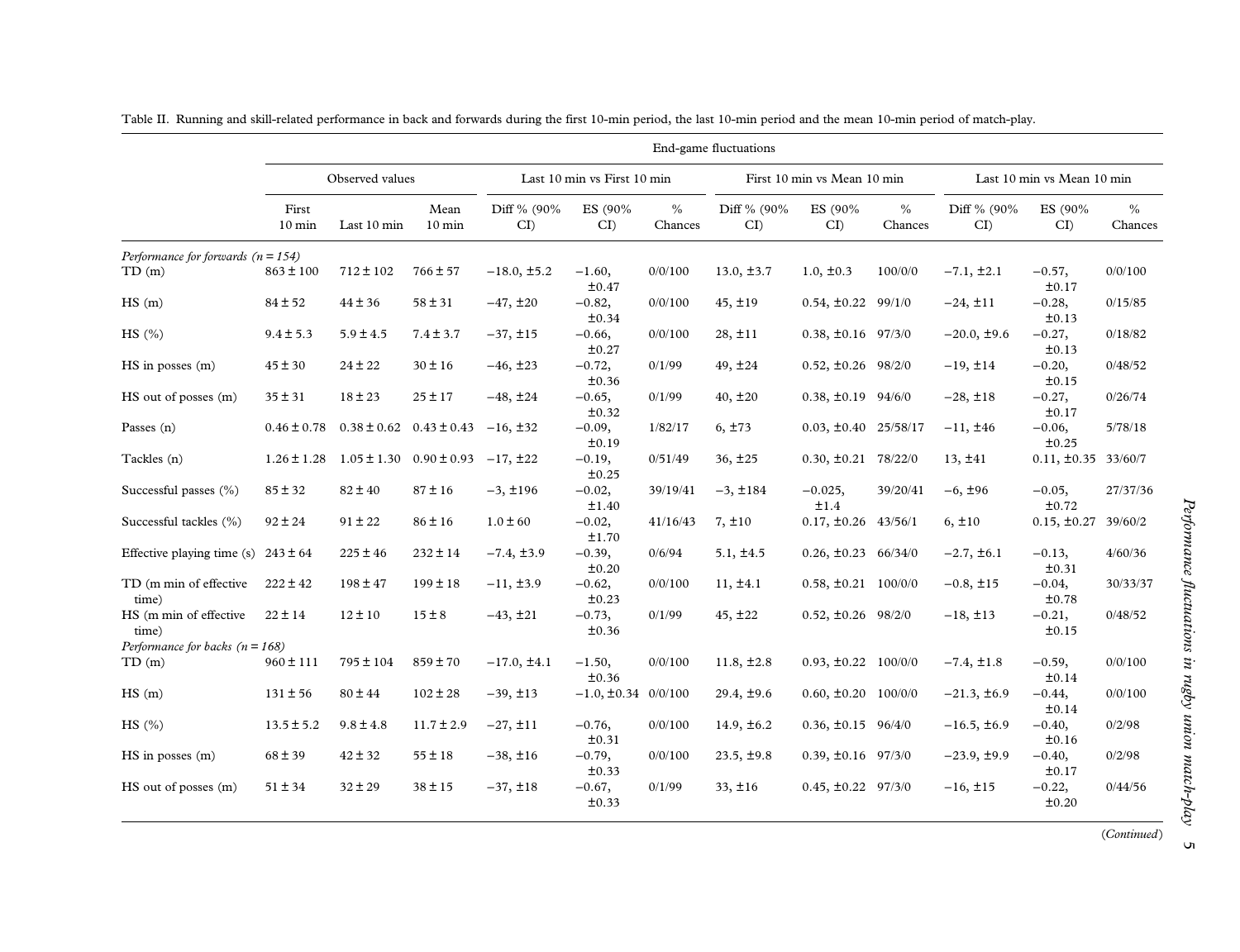|                                         |               |                                              |                          |                  |                             |              | End-game fluctuations |                             |              |                   |                                   |              |
|-----------------------------------------|---------------|----------------------------------------------|--------------------------|------------------|-----------------------------|--------------|-----------------------|-----------------------------|--------------|-------------------|-----------------------------------|--------------|
|                                         |               | Observed values                              |                          |                  | Last 10 min vs First 10 min |              |                       | First 10 min vs Mean 10 min |              |                   | Last 10 min vs Mean 10 min        |              |
|                                         | First         | 10 min Last 10 min                           | $10 \text{ min}$<br>Mean | Diff % (90%<br>G | ES (90%<br>G                | Chances<br>℅ | Diff % (90%<br>සි     | ES (90%<br>G                | Chances<br>ళ | Diff % (90%<br>සි | ES (90%<br>G                      | Chances<br>℅ |
| Passes (n)                              | $1.4 \pm 2.6$ | $1.3 \pm 2.5$                                | $1.4 \pm 2.3$            | $-3, \pm 110$    | $\pm 0.47$<br>$-0.01,$      | 23/51/26     | $-2, \pm 160$         | ±0.72<br>$-0.01,$           | 32/35/33     | $-4, \pm 65$      | ±0.29<br>$-0.02,$                 | 1/74/15      |
| Tackles (n)                             |               | $0.64 \pm 1.00$ $0.70 \pm 1.01$ $0.70 \pm 0$ | .50                      | $10, \pm 53$     | ±0.39<br>0.75,              | 30/58/12     | $-10, \pm 46$         | $-0.08,$<br>$\pm 0.37$      | 1/60/30      | $-1, ±740$        | $-0.00,$<br>$\pm 6.00$            | 48/4/48      |
| Successful passes (%)                   | $96 \pm 12$   | $89 \pm 22$                                  | $95 \pm 6$               | $-6.4, \pm 8.2$  | $-0.20,$<br>$\pm 0.25$      | 1/51/49      | $0, \pm 90$           | $0.01, \pm 2.7$             | 45/10/45     | $-6.0, \pm 8.5$   | $-0.18$ ,<br>$+0.26$<br>$-0.11$ , | 153/46       |
| Successful tackles (%)                  | $83 + 35$     | $68 \pm 42$                                  | $77 \pm 21$              | $-17, \pm 25$    | $-0.18$ ,<br>$\pm 0.26$     | 153/46       | 8, ±48                | $0.08, \pm 0.47$            | 33/51/16     | $-11, ±37$        | ±0.36                             | 8/59/33      |
| Effective playing time (s) $241 \pm 60$ |               | $224 \pm 48$                                 | $231 \pm 14$             | $-7.0, \pm 3.6$  | ±0.19<br>$-0.36,$           | 92/8/0       | $4.2, \pm 4.4$        | $0.23, \pm 0.24$            | 57/43/0      | $-3.1, \pm 5.1$   | ±0.27<br>$-0.17,$                 | 147/52       |
| TD (m min of effective<br>time)         | $248 \pm 48$  | $223 \pm 53$                                 | $224 \pm 20$             | $-10, \pm 3.8$   | ±0.21<br>$-0.59,$           | 0/0/100      | 11, ±4                | $0.57, \pm 0.21$            | 100/0/0      | $-0.44, \pm 22$   | $-0.0, \pm 1.1$                   | 37/23/40     |
| HS (m min of effective                  | $34 \pm 16$   | $22 \pm 12$                                  | $26 + 7$                 | $-36, \pm 15$    | $-0.9, \pm 0.37$            | 0/0/100      | $30, \pm 12$          | $0.58, \pm 0.24$            | 100/0/0      | $-16, \pm 8$      | $-0.32,$                          | 06/01/0      |

Table II. Continued.

Table II. Continued.

between the first 5-min and the 75–80-min period. Differences in running performance in the 75–80 min period compared to the mean 5-min period were possibly to very likely small  $(-5.4, \pm 6.3)$  to −40, ±15%) in forwards while in backs, likely moderate differences in the distance covered at high speed (−45, ±13%; 0/0/100) were observed.

Regarding skill-related performance in backs and forwards, only possibly small to trivial declines in the frequency of tackles and passes performed were observed between the first 5-min and the 75–80 min period. Similarly, only trivial or unclear differences were observed between the final 5-min period and the mean 5-min period for the number of passes and tackles performed. Differences in success rates in skill-related actions were not examined due to insufficient numbers. When expressed relative to effective playing time, unclear to trivial differences were reported for the frequency of passes and tackles.

#### In-game performance

In backs and forwards, very likely small to possible very large declines in running performance (−25, ±12 to −51, ±19%) between the 5-min peak period of activity and the following 5-min period were observed, whereas there were only unclear to possible trivial differences in the frequency of skill-related measures [\(Table IV\)](#page-10-0). Only unclear to likely trivial differences in high-speed running performance and the frequency of skill-related measures were reported between the 5-min period following the 5-min peak period and the mean 5-min period of the game. Differences in success rates in skill-related actions once again were not examined due to insufficient numbers. When expressed relative to effective playing time, there were only unclear to very likely small differences in the majority of the variables.

#### Discussion

time)

±0.15

To our knowledge, this is the first study to investigate fluctuations in physical and skill-related performance during international 15-a-side rugby union competition. The main findings were: 1. A small drop in total distance covered in the second-half was observed but generally this was not accompanied by declines in high-speed running distance or in the frequency of or success in skill-related performance. 2. Players experienced substantial decrements in high-speed running distance towards the end in comparison to the start of play but were able to maintain skill-related action frequency and success rates. 3. There was no clear performance decrement in high-speed running performance and the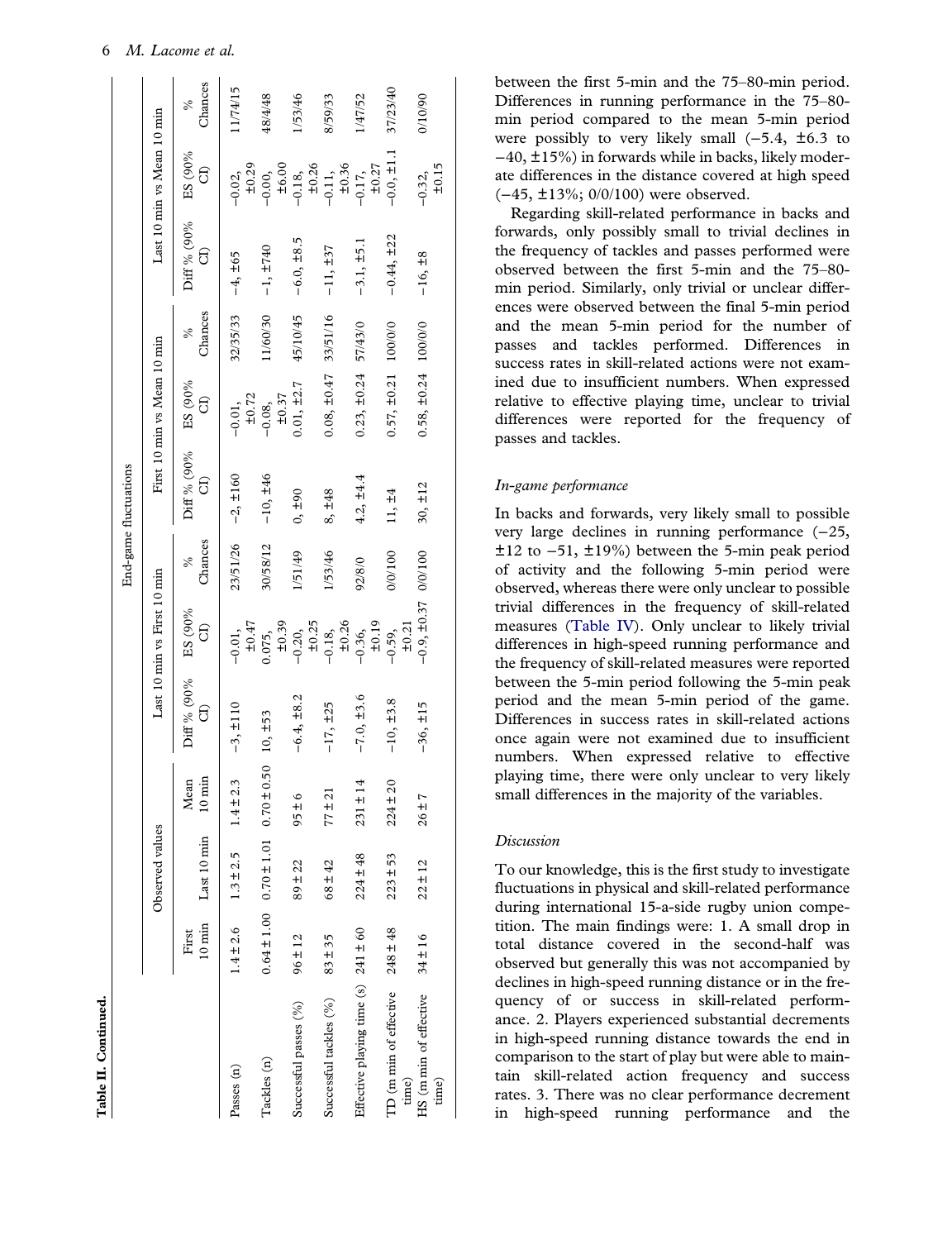|                                         |                |                 |                                                 |                   |                           |                          | End-game fluctuations |                           |                 |                   |                           |                 |
|-----------------------------------------|----------------|-----------------|-------------------------------------------------|-------------------|---------------------------|--------------------------|-----------------------|---------------------------|-----------------|-------------------|---------------------------|-----------------|
|                                         |                | Observed values |                                                 |                   | Last 5 min vs First 5 min |                          |                       | First 5 min vs Mean 5 min |                 |                   | Last 5 min vs Mean 5 min  |                 |
|                                         |                |                 | First 5 min Last 5 min Mean 5 min               | Diff % (90%<br>CI | ES (90%<br>CI             | $\frac{0}{0}$<br>Chances | Diff % (90%<br>CI     | ES (90%<br>CI             | $\%$<br>Chances | Diff % (90%<br>CI | ES (90%<br>CI             | $\%$<br>Chances |
| Performance for forwards ( $n = 154$ )  |                |                 |                                                 |                   |                           |                          |                       |                           |                 |                   |                           |                 |
| TD(m)                                   | $463 \pm 67$   | $349 \pm 95$    | $383 \pm 28$                                    | $-24.7, \pm 8.9$  | $-1.65,$<br>±0.60         | 0/0/100                  | $21.0, \pm 7.6$       | $1.16, \pm 0.42$ 100/0/0  |                 | $-8.9, \pm 3.5$   | $-0.49,$<br>±0.19         | 0/1/99          |
| HS(m)                                   | $53 \pm 37$    | $18 \pm 20$     | $29 \pm 15$                                     | $-66, \pm 24$     | $-1.22,$<br>±0.44         | 0/0/100                  | 87, ±31               | $0.86, \pm 0.31$ 100/0/0  |                 | $-36, \pm 15$     | $-0.36,$<br>±0.15         | 0/4/96          |
| HS(%)                                   | $11.3 \pm 6.7$ | $4.7 \pm 4.8$   | $7.1 \pm 8.3$                                   | $-59, \pm 19$     | $-1.11,$<br>±0.36         | 0/0/100                  | $59, \pm 19$          | $0.70, \pm 0.23$ 100/0/0  |                 | $-34, \pm 12$     | $-0.41,$<br>±0.14         | 0/1/99          |
| $HS$ in posses $(m)$                    | $29 \pm 23$    | $11 \pm 14$     | $15 \pm 8$                                      | $-64, \pm 32$     | $-1.06,$<br>±0.52         | 0/0/100                  | 99, ±49               | $0.82, \pm 0.41$ 99/1/0   |                 | $-29, \pm 22$     | $-0.24,$<br>±0.18         | 0/37/63         |
| HS out of posses (m)                    | $23 \pm 22$    | $7 \pm 12$      | $13 \pm 8$                                      | $-68, \pm 33$     | $-0.91,$<br>±0.45         | 0/0/100                  | 79, ±39               | $0.59, \pm 0.29$ 99/1/0   |                 | $-42, \pm 23$     | $-0.32,$<br>±0.17         | 0/13/87         |
| Passes $(n)$                            |                |                 | $0.22 \pm 0.49$ $0.19 \pm 0.41$ $0.21 \pm 0.22$ | $-15, \pm 60$     | $-0.07,$<br>±0.29         | 6/70/24                  | $6.8, \pm 130$        | $0.03, \pm 0.6$           | 32/42/26        | $-9, \pm 100$     | $-0.04,$<br>±0.46         | 19/52/28        |
| Tackles (n)                             |                |                 | $0.70 \pm 0.98$ $0.50 \pm 0.92$ $0.48 \pm 0.24$ | $-29, \pm 25$     | $-0.26,$<br>±0.23         | 0/34/66                  | 45, ±36               | $0.28, \pm 0.22$ 72/28/0  |                 | 3, ±250           | $0.02, \pm 1.57$ 42/17/41 |                 |
| Effective playing time (s) $131 \pm 33$ |                | $120 \pm 38$    | $114 \pm 7$                                     | $-8.8, \pm 4.5$   | $-0.39,$<br>±0.20         | 0/6/94                   | $15.1, \pm 7.5$       | $0.59, \pm 0.29$ 99/1/0   |                 | $5.0, \pm 6.5$    | $0.20, \pm 0.25$ 49/50/0  |                 |
| TD (m min of effective<br>time)         | $221 \pm 51$   | $190 \pm 72$    | $201 \pm 18$                                    | $-14, \pm 6.9$    | $-0.59,$<br>±0.29         | 0/1/99                   | $9.8, \pm 5.3$        | $0.38, \pm 0.21$ 93/7/0   |                 | $-5.4, \pm 6.3$   | $-0.21,$<br>±0.24         | 0/47/53         |
| HS (m min of effective<br>time)         | $26 \pm 18$    | 9 ± 10          | $15 \pm 8$                                      | $-65, \pm 24$     | $-1.16,$<br>±0.42         | 0/0/100                  | $72, \pm 26$          | $0.75, \pm 0.27$ 100/0/0  |                 | $-40, \pm 15$     | $-0.41,$<br>±0.15         | 0/1/99          |
| Performance for backs ( $n = 168$ )     |                |                 |                                                 |                   |                           |                          |                       |                           |                 |                   |                           |                 |
| TD(m)                                   | $507 \pm 82$   | $385 \pm 90$    | $429 \pm 35$                                    | $-24.0, \pm 6.6$  | $-1.60,$<br>±0.44         | 0/0/100                  | $18.3, \pm 5.0$       | $1.03, \pm 0.28$ 100/0/0  |                 | $-10.2, \pm 2.9$  | $-0.57,$<br>±0.16         | 0/0/100         |
| HS(m)                                   | $73 \pm 42$    | $30 \pm 28$     | $51 \pm 14$                                     | $-59, \pm 14$     | $-1.34,$<br>$\pm 0.32$    | 0/0/100                  | $43, \pm 10$          | $0.68, \pm 0.16$ 100/0/0  |                 | $-42, \pm 10$     | $-0.66,$<br>±0.16         | 0/0/100         |
| HS(%)                                   | $13.9 \pm 6.7$ | $7.0 \pm 4.8$   | $11.3 \pm 8.3$                                  | $-49, \pm 20$     | $-1.19,$<br>±0.49         | 0/0/100                  | $22.3, \pm 9.2$       | $0.44, \pm 0.18$ 98/2/0   |                 | $-38, \pm 16$     | $-0.75,$<br>±0.31         | 0/0/100         |
| $HS$ in posses $(m)$                    | $39 \pm 26$    | $16 \pm 20$     | $27 \pm 9$                                      | $-59, \pm 17$     | $-1.09,$<br>$\pm 0.32$    | 0/0/100                  | $43, \pm 13$          | $0.56, \pm 0.17$ 100/0/0  |                 | $-41, \pm 13$     | $-0.53,$<br>±0.17         | 0/0/100         |
| HS out of posses (m)                    | $29 \pm 25$    | $12 \pm 17$     | $20 \pm 7$                                      | $-59, \pm 22$     | $-0.93,$<br>±0.34         | 0/0/100                  | $48, \pm 17$          | $0.51, \pm 0.18$ 100/0/0  |                 | $-40, \pm 16$     | $-0.42,$<br>±0.17         | 0/2/98          |
| Passes $(n)$                            |                |                 | $0.72 \pm 1.54$ $0.63 \pm 1.61$ $0.68 \pm 1.10$ | $-12, \pm 49$     | $-0.05,$<br>±0.20         | 2/88/10                  | 5, ±110               | $0.02, \pm 0.43$ 24/56/20 |                 | $-8, \pm 79$      | $-0.03,$<br>±0.30         | 10/72/17        |
| Tackles (n)                             |                |                 | $0.37 \pm 0.77$ $0.29 \pm 0.64$ $0.35 \pm 0.23$ | $-22, \pm 41$     | $-0.14,$<br>±0.25         | 1/65/33                  | $6, \pm 130$          | $0.03, \pm 0.73$ 35/35/30 |                 | $-18, \pm 51$     | $-0.10,$<br>±0.30         | 5/66/29         |

<span id="page-8-0"></span>

| Table III. |  |  | . Running and skill-related performance in back and forwards during the first 5-min period, the last 5-min period and the mean 5-min period of match-play. |  |
|------------|--|--|------------------------------------------------------------------------------------------------------------------------------------------------------------|--|
|            |  |  |                                                                                                                                                            |  |

(Continued)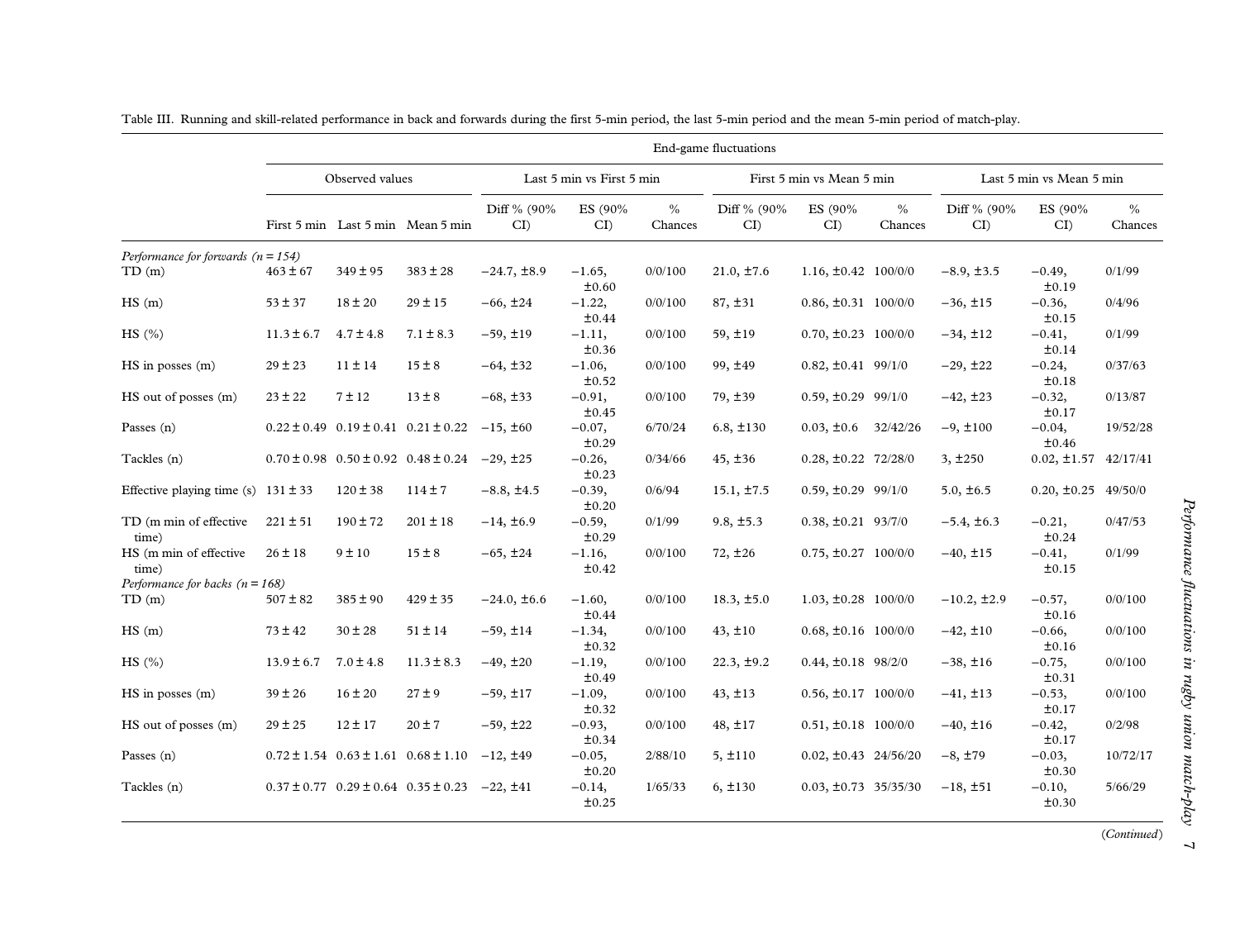Table III. Continued.

Table III. Continued.

<span id="page-9-0"></span>

|                                              |                                   |              |                                      |                           |         | End-game fluctuations                                         |                           |         |                                      |                                                    |                 |
|----------------------------------------------|-----------------------------------|--------------|--------------------------------------|---------------------------|---------|---------------------------------------------------------------|---------------------------|---------|--------------------------------------|----------------------------------------------------|-----------------|
|                                              | Observed values                   |              |                                      | Last 5 min vs First 5 min |         |                                                               | First 5 min vs Mean 5 min |         |                                      | Last 5 min vs Mean 5 min                           |                 |
|                                              | First 5 min Last 5 min Mean 5 mir |              | Diff % (90% ES (90%<br>$\frac{1}{2}$ | $\overline{d}$            | Chances | Diff % (90% ES (90%<br>$\begin{bmatrix} 1 \\ 0 \end{bmatrix}$ | $\theta$                  | Chances | Diff % (90% ES (90%<br>$\frac{1}{2}$ | $\begin{bmatrix} 1 \\ 2 \end{bmatrix}$             | Chances<br>$\%$ |
| Effective playing time $(s)$ 131 $\pm$ 33    | $118 \pm 39$                      | $114 \pm 7$  | $-9.9, \pm 4.4$                      | $-0.43$ ,<br>$\pm 0.19$   | 0/2/98  | $15.0, \pm 6.2$                                               | $0.57, \pm 0.24$ 99/1/0   |         | $3.6, \pm 7.5$                       | $0.14, \pm 0.28$ 35/62/3                           |                 |
| TD (m min of effective $243 \pm 62$<br>time) | $217 + 86$                        | $225 \pm 21$ | $-11, \pm 5.4$                       | $-0.4, \pm 0.2$           | 0/5/95  | $7.9, \pm 5.5$                                                | $0.27, \pm 0.19$ 73/27/0  |         | $-3.8, \pm 7.4$                      |                                                    | 2/65/33         |
| HS (m min of effective $34 \pm 19$<br>time)  | $15 \pm 14$                       | $27 + 7$     | $-57, \pm 17$                        | $-1.2, \pm 0.37$ 0/0/100  |         | 28, ±8.8                                                      | $0.48, \pm 0.15$ 100/0/0  |         | $-45, \pm 13$                        | $-0.13$ ,<br>$\pm 0.25$<br>$-0.76$ ,<br>$\pm 0.23$ | 001100          |
|                                              |                                   |              |                                      |                           |         |                                                               |                           |         |                                      |                                                    |                 |

frequency of skill-related measures following the most intense periods of play.

First- versus second-half performance. Rugby union is considered to be one of the most physically demanding team games ([Mashiko, Umeda, Nakaji, & Suga](https://www.researchgate.net/publication/8325799_Position_related_analysis_of_the_appearance_of_and_relationship_between_post-match_physical_and_mental_fatigue_in_university_rugby_football_players?el=1_x_8&enrichId=rgreq-271e86af47155fd7972757495ca610ea-XXX&enrichSource=Y292ZXJQYWdlOzMwNzUxMTU1NztBUzo0Mjg0MTU1NTI2MjY2ODlAMTQ3OTE1MzYzNTA5Mw==)[wara,](https://www.researchgate.net/publication/8325799_Position_related_analysis_of_the_appearance_of_and_relationship_between_post-match_physical_and_mental_fatigue_in_university_rugby_football_players?el=1_x_8&enrichId=rgreq-271e86af47155fd7972757495ca610ea-XXX&enrichSource=Y292ZXJQYWdlOzMwNzUxMTU1NztBUzo0Mjg0MTU1NTI2MjY2ODlAMTQ3OTE1MzYzNTA5Mw==) [2004\)](#page-13-0) but limited information exists on the occurrence of fluctuations in match-play running performance at international standards. Here, analyses showed a *possibly small* reduction in total distance covered during the second- versus the firsthalf in both forwards and backs (−2.1 and −3.8%; ES: −0.23 and −0.35, respectively). These results differ slightly to those observed by [Roberts et al.](https://www.researchgate.net/publication/5286127_The_physical_demands_of_elite_English_rugby_union?el=1_x_8&enrichId=rgreq-271e86af47155fd7972757495ca610ea-XXX&enrichSource=Y292ZXJQYWdlOzMwNzUxMTU1NztBUzo0Mjg0MTU1NTI2MjY2ODlAMTQ3OTE1MzYzNTA5Mw==) [\(2](https://www.researchgate.net/publication/5286127_The_physical_demands_of_elite_English_rugby_union?el=1_x_8&enrichId=rgreq-271e86af47155fd7972757495ca610ea-XXX&enrichSource=Y292ZXJQYWdlOzMwNzUxMTU1NztBUzo0Mjg0MTU1NTI2MjY2ODlAMTQ3OTE1MzYzNTA5Mw==)[00](#page-13-0)[8\)](https://www.researchgate.net/publication/5286127_The_physical_demands_of_elite_English_rugby_union?el=1_x_8&enrichId=rgreq-271e86af47155fd7972757495ca610ea-XXX&enrichSource=Y292ZXJQYWdlOzMwNzUxMTU1NztBUzo0Mjg0MTU1NTI2MjY2ODlAMTQ3OTE1MzYzNTA5Mw==) who reported a smaller difference for total distance covered between match halves in elite players (ES: 0.1). One explanation for this finding could be the substantially larger sample size used in the present study potentially allowing clearer identification of differences across halves. It is noteworthy that when the total distance covered was normalised to effective playing time, the difference between the relative distance covered per minute of effective time was substantially larger (-7.7%, ES: -0.64, and -8.9%, ES: −0.72, respectively) suggesting that overall running performance was more affected when the ball was in play. However, only trivial to small reductions in high-speed distance covered, both overall and according to team ball possession, were reported across halves in both backs and forwards. These results are generally in accordance with previous findings ([Cun](https://www.researchgate.net/publication/26294248_An_Evaluation_of_the_Physiological_Demands_of_Elite_Rugby_Union_Using_Global_Positioning_System_Tracking_Software?el=1_x_8&enrichId=rgreq-271e86af47155fd7972757495ca610ea-XXX&enrichSource=Y292ZXJQYWdlOzMwNzUxMTU1NztBUzo0Mjg0MTU1NTI2MjY2ODlAMTQ3OTE1MzYzNTA5Mw==)[niffe et al.,](https://www.researchgate.net/publication/26294248_An_Evaluation_of_the_Physiological_Demands_of_Elite_Rugby_Union_Using_Global_Positioning_System_Tracking_Software?el=1_x_8&enrichId=rgreq-271e86af47155fd7972757495ca610ea-XXX&enrichSource=Y292ZXJQYWdlOzMwNzUxMTU1NztBUzo0Mjg0MTU1NTI2MjY2ODlAMTQ3OTE1MzYzNTA5Mw==) [2009;](#page-13-0) [Duthie et al.,](https://www.researchgate.net/publication/7570069_Time_motion_analysis_of_2001_and_2002_super_12_rugby?el=1_x_8&enrichId=rgreq-271e86af47155fd7972757495ca610ea-XXX&enrichSource=Y292ZXJQYWdlOzMwNzUxMTU1NztBUzo0Mjg0MTU1NTI2MjY2ODlAMTQ3OTE1MzYzNTA5Mw==) [2005](#page-13-0); [Lacome et al.,](https://www.researchgate.net/publication/256478620_A_new_approach_to_quantifying_physical_demand_in_rugby_union?el=1_x_8&enrichId=rgreq-271e86af47155fd7972757495ca610ea-XXX&enrichSource=Y292ZXJQYWdlOzMwNzUxMTU1NztBUzo0Mjg0MTU1NTI2MjY2ODlAMTQ3OTE1MzYzNTA5Mw==) [201](#page-13-0)[4;](https://www.researchgate.net/publication/256478620_A_new_approach_to_quantifying_physical_demand_in_rugby_union?el=1_x_8&enrichId=rgreq-271e86af47155fd7972757495ca610ea-XXX&enrichSource=Y292ZXJQYWdlOzMwNzUxMTU1NztBUzo0Mjg0MTU1NTI2MjY2ODlAMTQ3OTE1MzYzNTA5Mw==) [Roberts et al.,](https://www.researchgate.net/publication/5286127_The_physical_demands_of_elite_English_rugby_union?el=1_x_8&enrichId=rgreq-271e86af47155fd7972757495ca610ea-XXX&enrichSource=Y292ZXJQYWdlOzMwNzUxMTU1NztBUzo0Mjg0MTU1NTI2MjY2ODlAMTQ3OTE1MzYzNTA5Mw==) [2008](#page-13-0)) and suggest that potential accumulation of 'fatigue ' and its effects on intense running activities globally in the second-half of games is minor at elite levels.

The analysis of frequency and success in skillrelated actions showed no substantial fluctuations in the first- versus the second-half of play suggesting that skill-related performance in the players was maintained. A reasonable suggestion for this lack of decline in skill-related performance and aforementioned high-speed running activity could be that players adopted a pacing strategy aimed at reducing low-intensity activity progressively during the game (hence the aforementioned drop in overall distance covered across halves) in order to maintain their ability to participate in and perform key game actions ([Abbiss & Laursen,](https://www.researchgate.net/publication/5573108_Describing_and_Understanding_Pacing_Strategies_during_Athletic_Competition?el=1_x_8&enrichId=rgreq-271e86af47155fd7972757495ca610ea-XXX&enrichSource=Y292ZXJQYWdlOzMwNzUxMTU1NztBUzo0Mjg0MTU1NTI2MjY2ODlAMTQ3OTE1MzYzNTA5Mw==) [2008](#page-12-0)).

End-match performance. Here, moderate to large declines (ES range: ranging from  $-0.6$  to  $-1.6$ ; % change:  $-17\%$  to  $-47\%$ ) in the various measures of running performance were observed in backs and forwards in the first 10-min versus the 70 –80-min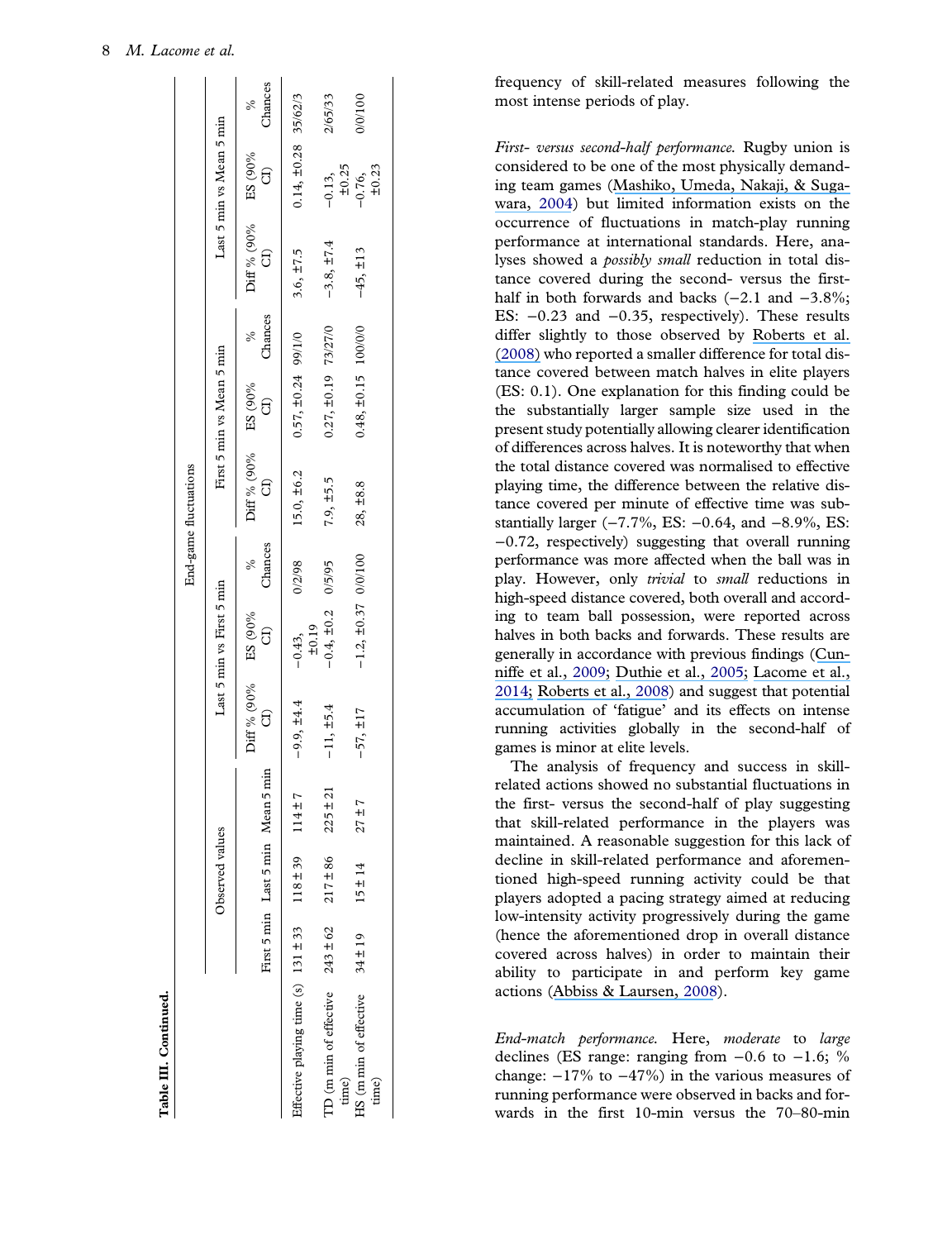|                                                             |                    |                    |                    |                   |                               |                 | In-game fluctuations |                          |                 |                   |                               |                 |
|-------------------------------------------------------------|--------------------|--------------------|--------------------|-------------------|-------------------------------|-----------------|----------------------|--------------------------|-----------------|-------------------|-------------------------------|-----------------|
|                                                             |                    | Observed values    |                    |                   | Following 5 min vs Peak 5 min |                 |                      | Peak 5 min vs Mean 5 min |                 |                   | Following 5 min vs Mean 5 min |                 |
|                                                             | Peak<br>5 min      | Following<br>5 min | Mean<br>5 min      | Diff % (90%<br>CI | ES (90%<br>CI                 | $\%$<br>Chances | Diff % (90%<br>CI    | ES (90%<br>CI            | $\%$<br>Chances | Diff % (90%<br>CI | ES (90%<br>CI                 | $\%$<br>Chances |
| Performance for forwards $(n = 133)$                        |                    |                    |                    |                   |                               |                 |                      |                          |                 |                   |                               |                 |
| TD(m)                                                       | $522 \pm 49$       | $391 \pm 66$       | $377 \pm 26$       | $-25, \pm 12$     | $-2.4, \pm 1.2$               | 0/0/100         | $39, \pm 19$         | $2.7, \pm 1.3$           | 100/0/0         | $3.8, \pm 2.8$    | 0.26,<br>±0.19                | 70/30/0         |
| HS(m)                                                       | $59 \pm 39$        | $30 \pm 27$        | $28 \pm 15$        | $-50, \pm 21$     | $-0.90,$<br>±0.37             | 0/0/100         | $110, \pm 47$        | 0.96,<br>±0.40           | 100/0/0         | 7, ±39            | 0.06,<br>±0.33                | 24/66/9         |
| HS(%)                                                       | $11.1 \pm$<br>6.7  | $7.4 \pm 6.4$      | $7.0 \pm 8.8$      | $-33, \pm 14$     | $-0.57,$<br>±0.23             | 0/1/99          | 58, ±24              | 0.63,<br>±0.26           | 100/0/0         | 6, ±29            | 0.06,<br>±0.32                | 23/68/9         |
| $HS$ in posses $(m)$                                        | $30 \pm 25$        | $15 \pm 15$        | $15 \pm 8$         | $-50, \pm 16$     | $-0.78,$<br>±0.25             | 0/0/100         | $100, \pm 34$        | 0.80,<br>±0.26           | 100/0/0         | 2, ±240           | $0.01, \pm 1.9$               | 43/14/43        |
| HS out of posses (m)                                        | $27 \pm 24$        | $13 \pm 18$        | $12 \pm 7$         | $-51, \pm 21$     | $-0.70,$<br>±0.29             | 0/0/100         | $130, \pm 54$        | 0.78,<br>±0.32           | 100/0/0         | 13, ±54           | 0.08,<br>±0.32                | 27/66/7         |
| Passes $(n)$                                                | $0.27 \pm$<br>0.51 | $0.18 \pm 0.42$    | $0.21 \pm$<br>0.21 | $-32, \pm 27$     | $-0.18,$<br>±0.15             | 0/57/43         | $31, \pm 40$         | 0.13,<br>±0.17           | 26/74/0         | $-11, \pm 74$     | $-0.05,$<br>±0.32             | 10/68/22        |
| Tackles (n)                                                 | $0.48 \pm$<br>0.66 | $0.44 \pm 0.73$    | $0.49 \pm$<br>0.25 | $-10, \pm 49$     | $-0.075,$<br>±0.38            | 11/60/29        | $-1, \pm 280$        | $0.0, \pm 2.2$           | 44/12/44        | $-11, \pm 43$     | $-0.09,$<br>±0.34             | 8/63/29         |
| Effective playing time<br>(s)                               | $156 \pm 32$       | $106 \pm 37$       | $114 \pm 8$        | $-31, \pm 13$     | $-1.68,$<br>±0.70             | 0/0/100         | $39, \pm 16$         | 1.52,<br>±0.63           | 100/0/0         | $-4.0, \pm 7.3$   | $-0.16,$<br>±0.28             | 2/58/40         |
| TD (m min of<br>effective time)                             | $205.6 \pm$<br>43  | $233.7 \pm 69$     | $200.2 \pm$<br>20  | $14, \pm 5.7$     | $0.57, \pm 0.24$              | 99/1/0          | $2.7, \pm 8.4$       | 0.11,<br>±0.34           | 34/60/7         | $17, \pm 6.9$     | 0.69,<br>±0.28                | 69/31/0         |
| HS (m min of effective $23.6 \pm 16$ 18.9 $\pm$ 19<br>time) |                    |                    | $14.8 \pm 8$       | $-20, \pm 12$     | $-0.27,$<br>±0.16             | 0/23/77         | $59, \pm 29$         | 0.51,<br>±0.25           | 98/2/0          | $28, \pm 19$      | 0.24,<br>±0.16                | 67/33/0         |
| Performance for backs ( $n = 146$ )                         |                    |                    |                    |                   |                               |                 |                      |                          |                 |                   |                               |                 |
| TD(m)                                                       | $567 \pm 57$       | $428 \pm 72$       | $422 \pm 33$       | $-24, \pm 10$     | $-1.90,$<br>±0.79             | 0/0/100         | 35, ±14              | 1.02,<br>±0.42           | 100/0/0         | $2.6, \pm 2.8$    | 0.15,<br>±0.16                | 31/69/0         |
| HS(m)                                                       | $95 \pm 40$        | $47\pm31$          | $47 \pm 13$        | $-49, \pm 16$     | $-1.37,$<br>±0.45             | 0/0/100         | $99, \pm 32$         | 0.69,<br>±0.23           | 100/0/0         | 1, ±96            | 0.01,<br>±1.35                | 41/19/40        |
| HS(%)                                                       | $16 \pm 6.1$       | $10 \pm 6.4$       | $11 \pm 2.7$       | $-36, \pm 13$     | $-1.00,$<br>±0.36             | 0/0/100         | $54, \pm 19$         | 0.48,<br>±0.17           | 100/0/0         | $-2, \pm 29$      | $-0.04,$<br>±0.53             | 23/47/31        |
| $HS$ in posses $(m)$                                        | $51 \pm 30$        | $26 \pm 24$        | $25 \pm 8$         | $-50, \pm 18$     | $-1.09,$<br>±0.39             | 0/0/100         | $110, \pm 39$        | 0.56,<br>±0.20           | 100/0/0         | 4, ±60            | 0.04,<br>±0.63                | 34/40/26        |
| HS out of posses (m)                                        | $36 \pm 24$        | $17 \pm 19$        | 19±7               | $-51, \pm 19$     | $-0.98,$<br>±0.35             | 0/0/100         | 94, ±34              | 0.46,<br>±0.17           | 99/1/0          | $-5, ±51$         | $-0.05,$<br>±0.5              | 20/49/31        |
| Passes (n)                                                  | $0.9 \pm 1.6$      | $0.6 \pm 1.2$      | $0.6 \pm 1.1$      | $-31, \pm 18$     | $-0.16,$<br>±0.09             | 0/76/24         | 33, ±25              | 0.07,<br>±0.05           | 0/100/0         | $-8, \pm 58$      | $-0.03,$<br>±0.23             | 5/84/11         |
| Tackles (n)                                                 | $0.4 \pm 0.7$      | $0.3 \pm 0.6$      | $0.4 \pm 0.2$      | $-20, \pm 39$     | $-0.13,$<br>±0.26             | 2/64/34         | 13, ±63              | 0.04,<br>±0.19           | 8/90/2          | $-9, \pm 82$      | $-0.06,$<br>±0.49             | 20/49/32        |

<span id="page-10-0"></span>Table IV. Running and skill-related performance in back and forwards during the peak 5-min period, the following 5-min period and the mean 5-min period of match-play.

(Continued)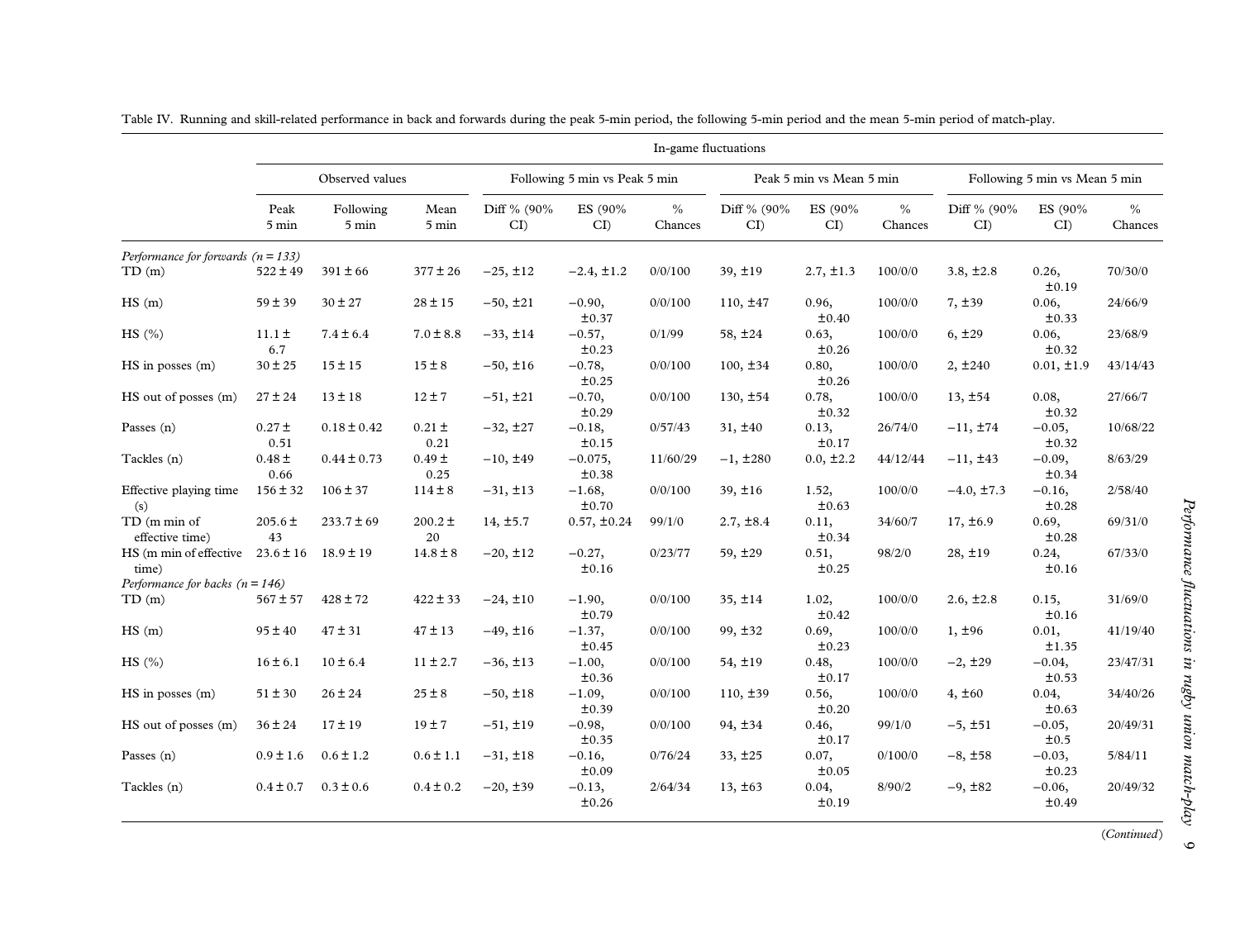Table IV. Continued.

Table IV. Continued.

<span id="page-11-0"></span>

|                                                             |                             |                              |                         |                  |                                          | In-game fluctuations |                         |                                                                            |         |                                                                       |                                                                               |           |
|-------------------------------------------------------------|-----------------------------|------------------------------|-------------------------|------------------|------------------------------------------|----------------------|-------------------------|----------------------------------------------------------------------------|---------|-----------------------------------------------------------------------|-------------------------------------------------------------------------------|-----------|
|                                                             |                             | Observed values              |                         |                  | Following 5 min vs Peak 5 min            |                      |                         | Peak 5 min vs Mean 5 min                                                   |         |                                                                       | Following 5 min vs Mean 5 min                                                 |           |
|                                                             | Peak<br>$5 \text{min}$      | Following<br>$5 \text{ min}$ | Mean<br>$5 \text{ min}$ | Diff % (90%<br>G | $\mathop{\mathrm{ES}}\nolimits$ (90% CI) | Chances<br>$\%$      | Diff % (90% BS (90% G)) |                                                                            | Chances | Diff % (90%<br>$\begin{array}{c}\n\text{d}\n\\ \text{d}\n\end{array}$ | $\mathop{\mathrm{ES}}\nolimits$ (90% GJ)                                      | % Chances |
| Effective playing time $153 \pm 36$ $107 \pm 33$<br>$\odot$ |                             |                              | $114 \pm 8$             | $-29, \pm 12$    | $-1.51,$<br>$\pm 0.63$                   | 0/0/100              | $36, \pm 15$            |                                                                            | 100/0/0 | $-2.9, \pm 8.4$                                                       |                                                                               | 6/62/32   |
| effective time)<br>$TD$ (m min of                           | $231 \pm 52$ $255 \pm 80$   |                              | $224 \pm 23$            | 10, ±4.7         | $0.42, \pm 0.19$                         | 97/3/0               | 3, ±7.9                 | $0.70,$<br>$\pm 0.29$<br>$0.06,$<br>$\pm 0.15$<br>$\pm 0.15$<br>$\pm 0.16$ | 0/66/1  | 14, ±5.7                                                              | $-0.11$ ,<br>$\pm 0.32$<br>$0.54$ ,<br>$\pm 0.22$<br>$\pm 0.24$<br>$\pm 0.24$ | 90/1/0    |
| HS (m min of effective<br>time)                             | $39.2 \pm 18$ $27.9 \pm 21$ |                              | $25.7 \pm 7$            | $-29, \pm 12$    | $-0.63$ ,<br>$\pm 0.26$                  | 0/0/100              | 53, ±22                 |                                                                            | 97/3/0  | $8.9, \pm 17$                                                         |                                                                               | 31/68/1   |
|                                                             |                             |                              |                         |                  |                                          |                      |                         |                                                                            |         |                                                                       |                                                                               |           |

period. [Roberts et al. \(](https://www.researchgate.net/publication/5286127_The_physical_demands_of_elite_English_rugby_union?el=1_x_8&enrichId=rgreq-271e86af47155fd7972757495ca610ea-XXX&enrichSource=Y292ZXJQYWdlOzMwNzUxMTU1NztBUzo0Mjg0MTU1NTI2MjY2ODlAMTQ3OTE1MzYzNTA5Mw==)[2008](#page-13-0)[\)](https://www.researchgate.net/publication/5286127_The_physical_demands_of_elite_English_rugby_union?el=1_x_8&enrichId=rgreq-271e86af47155fd7972757495ca610ea-XXX&enrichSource=Y292ZXJQYWdlOzMwNzUxMTU1NztBUzo0Mjg0MTU1NTI2MjY2ODlAMTQ3OTE1MzYzNTA5Mw==) observed a reduction in total distance covered during the final 10-min compared to the first 10-min of elite rugby union games  $(-14.2\%, ES = 1.3)$  but no concomitant reduction in high-speed activity. In elite rugby league players ([Sykes, Twist, Nicholas, & Lamb,](https://www.researchgate.net/publication/51546463_Changes_in_locomotive_rates_during_senior_elite_rugby_league_matches?el=1_x_8&enrichId=rgreq-271e86af47155fd7972757495ca610ea-XXX&enrichSource=Y292ZXJQYWdlOzMwNzUxMTU1NztBUzo0Mjg0MTU1NTI2MjY2ODlAMTQ3OTE1MzYzNTA5Mw==) [2011](#page-13-0); [Waldron,](https://www.researchgate.net/publication/235689171_Preliminary_Evidence_of_Transient_Fatigue_and_Pacing_during_Interchanges_in_Rugby_League?el=1_x_8&enrichId=rgreq-271e86af47155fd7972757495ca610ea-XXX&enrichSource=Y292ZXJQYWdlOzMwNzUxMTU1NztBUzo0Mjg0MTU1NTI2MjY2ODlAMTQ3OTE1MzYzNTA5Mw==) [Highton, Daniels, & Twist,](https://www.researchgate.net/publication/235689171_Preliminary_Evidence_of_Transient_Fatigue_and_Pacing_during_Interchanges_in_Rugby_League?el=1_x_8&enrichId=rgreq-271e86af47155fd7972757495ca610ea-XXX&enrichSource=Y292ZXJQYWdlOzMwNzUxMTU1NztBUzo0Mjg0MTU1NTI2MjY2ODlAMTQ3OTE1MzYzNTA5Mw==) [2013](#page-13-0)) reductions of 20-30% occurred in high-speed running distance in the first versus the final quartile of play. However, it has been deemed unreasonable to compare running performance in team sports between the first and final game periods owing to the recognised frantic nature of play in the former when teams attempt to 'engage' and 'register their presence' with the opposition ([Carling,](https://www.researchgate.net/publication/236675421_Interpreting_Physical_Performance_in_Professional_Soccer_Match-Play_Should_We_be_More_Pragmatic_in_Our_Approach?el=1_x_8&enrichId=rgreq-271e86af47155fd7972757495ca610ea-XXX&enrichSource=Y292ZXJQYWdlOzMwNzUxMTU1NztBUzo0Mjg0MTU1NTI2MjY2ODlAMTQ3OTE1MzYzNTA5Mw==) [2013](#page-13-0)). A comparison with distance covered averaged over other 10-min periods enables a more objective evaluation of changes in running activity. Indeed, when regarding the 70 –80-min period versus the mean for other 10-min periods, only small reductions in high-speed activity overall and on and off the ball (ranging from  $\ge -15\%$ , ES: −0.3 to ∼−7%, ES: −0.7 for total distance) were observed for both positional roles. While these declines are less pronounced than for the first versus the final 10-min period, they nevertheless suggest that the present players might have experienced accumulated fatigue towards the end of play and disagree with [Jones et al. \(2](https://www.researchgate.net/publication/272187303_Quantifying_positional_and_temporal_movement_patterns_in_professional_rugby_union_using_global_positioning_system?el=1_x_8&enrichId=rgreq-271e86af47155fd7972757495ca610ea-XXX&enrichSource=Y292ZXJQYWdlOzMwNzUxMTU1NztBUzo0Mjg0MTU1NTI2MjY2ODlAMTQ3OTE1MzYzNTA5Mw==)[01](#page-13-0)[5\)](https://www.researchgate.net/publication/272187303_Quantifying_positional_and_temporal_movement_patterns_in_professional_rugby_union_using_global_positioning_system?el=1_x_8&enrichId=rgreq-271e86af47155fd7972757495ca610ea-XXX&enrichSource=Y292ZXJQYWdlOzMwNzUxMTU1NztBUzo0Mjg0MTU1NTI2MjY2ODlAMTQ3OTE1MzYzNTA5Mw==) who only reported a ∼−2% decline in high-speed activity in elite rugby union players for the final versus the mean 10-min match period. Interestingly, the additional analysis of end-game fatigue patterns showed that high-speed running performance in both forwards and backs during the final 5-min of the game respectively, declined by 36% and 42% (ES: −0.4 and −0.7) compared to the mean performance across 5-min periods. It seems therefore that fatigue towards the very end of match-play is even more manifest. It is noteworthy that when the total distance covered was normalised relative to effective playing time, there were only unclear to small differences between mean 10- or 5-min period and the final 10- or 5-min period, respectively. However, declines in distance covered at high speeds in relation to effective time remained substantial  $(-16 \text{ to } -18\%)$ confirming that fatigue occurring in the latter period of the game affected high-speed activity in these elite rugby union players. This result has implications for conditioning interventions to aid players in maintaining high-speed running activity towards the end of match-play. It also strengthens the need for realtime monitoring of activity to identify players most at risk of moderate-to-large reductions in running performance towards the end of play and inform the need for substitutions and tactical changes particularly if the match result is yet to be decided. Future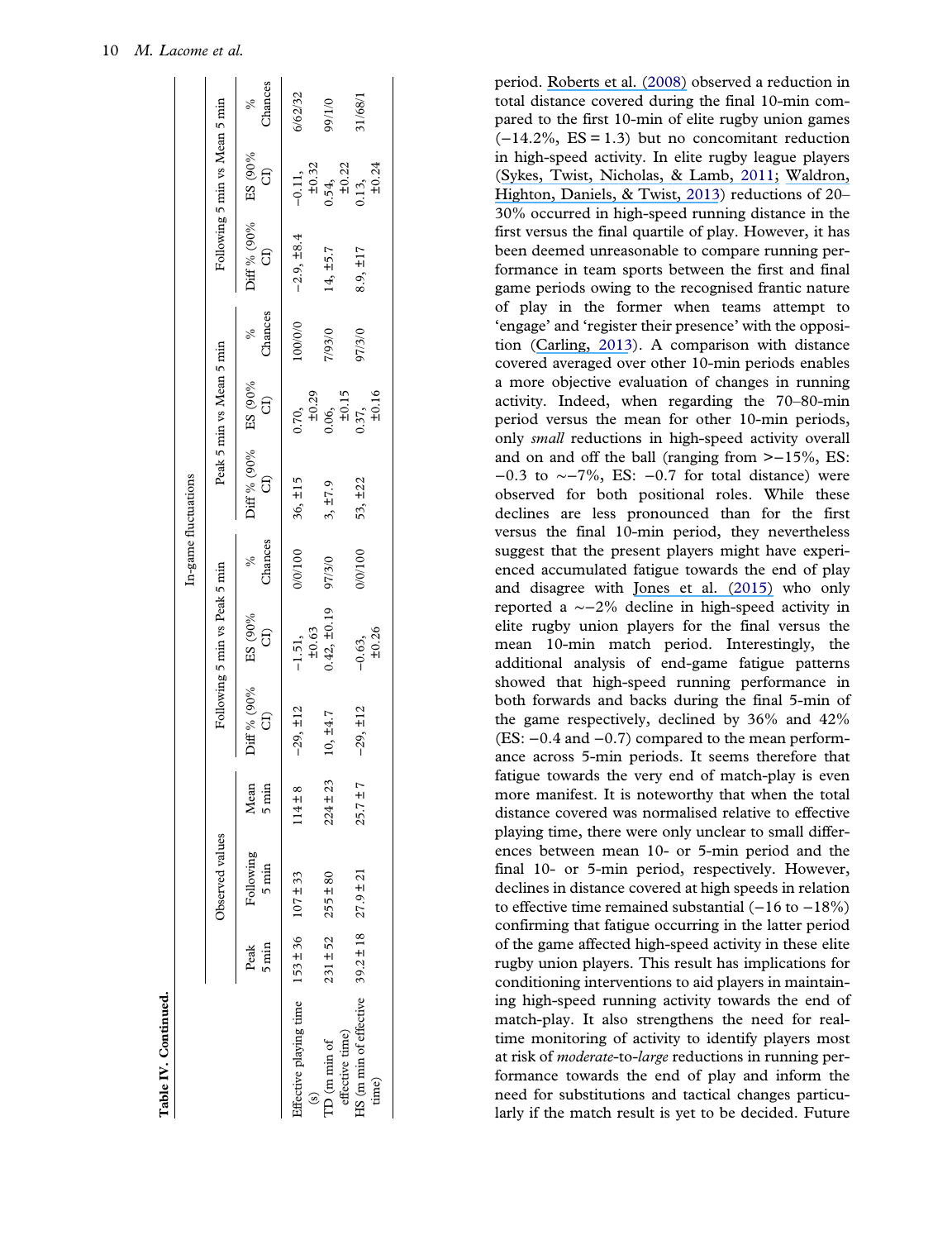<span id="page-12-0"></span>work using both GPS and heart-rate monitoring would be pertinent to analyse whether time-related changes also occur for accelerations, collisions and forces exerted, repeated high-intensity activity and physiological responses.

It is noteworthy that no clear differences were reported for the frequency of and success rates in skill-related events for the 70–80-min interval versus the mean for 10-min periods suggesting skill-related performance was maintained until the end of play. These results are in accordance with those observed in elite soccer ([Carling & Dupont,](https://www.researchgate.net/publication/47792393_Are_declines_in_physical_performance_associated_with_a_reduction_in_skill-related_performance_during_professional_soccer_match-play?el=1_x_8&enrichId=rgreq-271e86af47155fd7972757495ca610ea-XXX&enrichSource=Y292ZXJQYWdlOzMwNzUxMTU1NztBUzo0Mjg0MTU1NTI2MjY2ODlAMTQ3OTE1MzYzNTA5Mw==) [2011\)](#page-13-0). A reasonable explanation could be that the players adopted pacing strategies in order to maintain their ability to perform key actions such as tackles and passes by decreasing running activities notably low-intensity output ([Jones et al.,](https://www.researchgate.net/publication/272187303_Quantifying_positional_and_temporal_movement_patterns_in_professional_rugby_union_using_global_positioning_system?el=1_x_8&enrichId=rgreq-271e86af47155fd7972757495ca610ea-XXX&enrichSource=Y292ZXJQYWdlOzMwNzUxMTU1NztBUzo0Mjg0MTU1NTI2MjY2ODlAMTQ3OTE1MzYzNTA5Mw==) [2015](#page-13-0)). These results could also testify a change in collective strategy towards the end of the game. Indeed, irrespective of score, teams might aim to conserve ball possession using short passes close to the rucking zone rather than opting for a kicking or expansive game thereby leading to an increased frequency of actions such as tackles. Further studies are necessary to investigate whether changes in playing strategy impacts running and other elements of skill-related performance.

In-match performance. Research in team-sport matchplay has shown that high-speed running distance and/ or skill-related performance can be deleteriously affected immediately following the most intense (peak) period of high-speed activity ([Carling &](https://www.researchgate.net/publication/47792393_Are_declines_in_physical_performance_associated_with_a_reduction_in_skill-related_performance_during_professional_soccer_match-play?el=1_x_8&enrichId=rgreq-271e86af47155fd7972757495ca610ea-XXX&enrichSource=Y292ZXJQYWdlOzMwNzUxMTU1NztBUzo0Mjg0MTU1NTI2MjY2ODlAMTQ3OTE1MzYzNTA5Mw==) [Dupont,](https://www.researchgate.net/publication/47792393_Are_declines_in_physical_performance_associated_with_a_reduction_in_skill-related_performance_during_professional_soccer_match-play?el=1_x_8&enrichId=rgreq-271e86af47155fd7972757495ca610ea-XXX&enrichSource=Y292ZXJQYWdlOzMwNzUxMTU1NztBUzo0Mjg0MTU1NTI2MjY2ODlAMTQ3OTE1MzYzNTA5Mw==) [2011](#page-13-0); [Kempton et al.,](https://www.researchgate.net/publication/262608364_An_integrated_analysis_of_match-related_fatigue_in_professional_rugby_league?el=1_x_8&enrichId=rgreq-271e86af47155fd7972757495ca610ea-XXX&enrichSource=Y292ZXJQYWdlOzMwNzUxMTU1NztBUzo0Mjg0MTU1NTI2MjY2ODlAMTQ3OTE1MzYzNTA5Mw==) [2014](#page-13-0)). Here, the analysis of the 5-minute period following the peak 5-minute period showed large to very large decreases in high-speed distance covered. Yet whether players actually experienced transient fatigue is unclear as running and skill-related performance during the 5-min period immediately following the intense 5-min period was not clearly affected when compared to performance for the mean across other 5-min periods. In addition, it is noteworthy that the most intense period of high-speed activity was accompanied by a very large increase in effective playing time (time the ball was in play). Thus any subsequent declines in relation to the following 5-min period might simply be linked to a reduction in the time the ball was in play rather than to transient fatigue with the natural ebb and flow of the game allowing players sufficient time to recover ([Carling](https://www.researchgate.net/publication/47792393_Are_declines_in_physical_performance_associated_with_a_reduction_in_skill-related_performance_during_professional_soccer_match-play?el=1_x_8&enrichId=rgreq-271e86af47155fd7972757495ca610ea-XXX&enrichSource=Y292ZXJQYWdlOzMwNzUxMTU1NztBUzo0Mjg0MTU1NTI2MjY2ODlAMTQ3OTE1MzYzNTA5Mw==) [& Dupont,](https://www.researchgate.net/publication/47792393_Are_declines_in_physical_performance_associated_with_a_reduction_in_skill-related_performance_during_professional_soccer_match-play?el=1_x_8&enrichId=rgreq-271e86af47155fd7972757495ca610ea-XXX&enrichSource=Y292ZXJQYWdlOzMwNzUxMTU1NztBUzo0Mjg0MTU1NTI2MjY2ODlAMTQ3OTE1MzYzNTA5Mw==) [2011](#page-13-0)). This suggestion was confirmed when running activity was normalised to effective playing time. Indeed, though fluctuations were observed between the peak 5-min period and the following 5-min period, running performance remained higher in both periods compared to the mean 5-min period, in forwards and backs. These findings suggest that players were comfortable with performing game skills in situations of fatigue due to their current training regimens and/or raise doubts on the real-world need for players to actually practice executing game skills under 'fatigued' conditions. Research is nevertheless warranted to analyse running and skill-related performance following intense prolonged continual attacking/defending sequences where the ball is continually in play (e.g. up to 2-min) and whether individual physical fitness is related to decrements in running activity.

Limitations. A limitation here was that player positions were broken down into forward and back positional groups only. Larger scale studies are therefore warranted to provide more detailed inter-positional comparisons. In addition, the distance run at high speeds was assessed using an absolute speed threshold and not tailored to individual physiological capacity potentially leading to under- or over-estimations in running performance ([Reardon, Tobin,](https://www.researchgate.net/publication/307768729_Application_of_Individualized_Speed_Thresholds_to_Interpret_Position_Specific_Running_Demands_in_Elite_Professional_Rugby_Union_A_GPS_Study?el=1_x_8&enrichId=rgreq-271e86af47155fd7972757495ca610ea-XXX&enrichSource=Y292ZXJQYWdlOzMwNzUxMTU1NztBUzo0Mjg0MTU1NTI2MjY2ODlAMTQ3OTE1MzYzNTA5Mw==) [& Delahunt,](https://www.researchgate.net/publication/307768729_Application_of_Individualized_Speed_Thresholds_to_Interpret_Position_Specific_Running_Demands_in_Elite_Professional_Rugby_Union_A_GPS_Study?el=1_x_8&enrichId=rgreq-271e86af47155fd7972757495ca610ea-XXX&enrichSource=Y292ZXJQYWdlOzMwNzUxMTU1NztBUzo0Mjg0MTU1NTI2MjY2ODlAMTQ3OTE1MzYzNTA5Mw==) [2015\)](#page-13-0). Finally, recent evidence has demonstrated that pre-defined periods do not accurately represent peak running demands compared to rolling periods ([Varley, Elias, & Aughey,](https://www.researchgate.net/publication/225064359_Current_Match-Analysis_Techniques) [2012\)](#page-13-0). As such peak activity periods reported here should be interpreted with caution.

Conclusion. This study investigated fluctuations in running and skill-related performance in international 15-a-side rugby union competition. The distance covered overall and at high speed during the second- versus the first-half did not decrease substantially in either forwards and backs while frequency of and success in skill-related actions were unaffected suggesting that players were able to maintain performance. While no clear decrement in high-speed activity was observed immediately following the most intense periods of the game, a clear reduction occurred towards the end of play. However, skillrelated performance remained unchanged suggesting that the present international rugby union players employed pacing strategies to maintain their ability to perform key actions throughout play.

#### Disclosure statement

No potential conflict of interest was reported by the authors.

#### References

[Abbiss, C. R., & Laursen, P. B. \(](https://www.researchgate.net/publication/5573108_Describing_and_Understanding_Pacing_Strategies_during_Athletic_Competition?el=1_x_8&enrichId=rgreq-271e86af47155fd7972757495ca610ea-XXX&enrichSource=Y292ZXJQYWdlOzMwNzUxMTU1NztBUzo0Mjg0MTU1NTI2MjY2ODlAMTQ3OTE1MzYzNTA5Mw==)[2008](#page-9-0)[\). Describing and under](https://www.researchgate.net/publication/5573108_Describing_and_Understanding_Pacing_Strategies_during_Athletic_Competition?el=1_x_8&enrichId=rgreq-271e86af47155fd7972757495ca610ea-XXX&enrichSource=Y292ZXJQYWdlOzMwNzUxMTU1NztBUzo0Mjg0MTU1NTI2MjY2ODlAMTQ3OTE1MzYzNTA5Mw==)[standing pacing strategies during athletic competition.](https://www.researchgate.net/publication/5573108_Describing_and_Understanding_Pacing_Strategies_during_Athletic_Competition?el=1_x_8&enrichId=rgreq-271e86af47155fd7972757495ca610ea-XXX&enrichSource=Y292ZXJQYWdlOzMwNzUxMTU1NztBUzo0Mjg0MTU1NTI2MjY2ODlAMTQ3OTE1MzYzNTA5Mw==) Sports [Medicine](https://www.researchgate.net/publication/5573108_Describing_and_Understanding_Pacing_Strategies_during_Athletic_Competition?el=1_x_8&enrichId=rgreq-271e86af47155fd7972757495ca610ea-XXX&enrichSource=Y292ZXJQYWdlOzMwNzUxMTU1NztBUzo0Mjg0MTU1NTI2MjY2ODlAMTQ3OTE1MzYzNTA5Mw==), 38(3), 239–252.